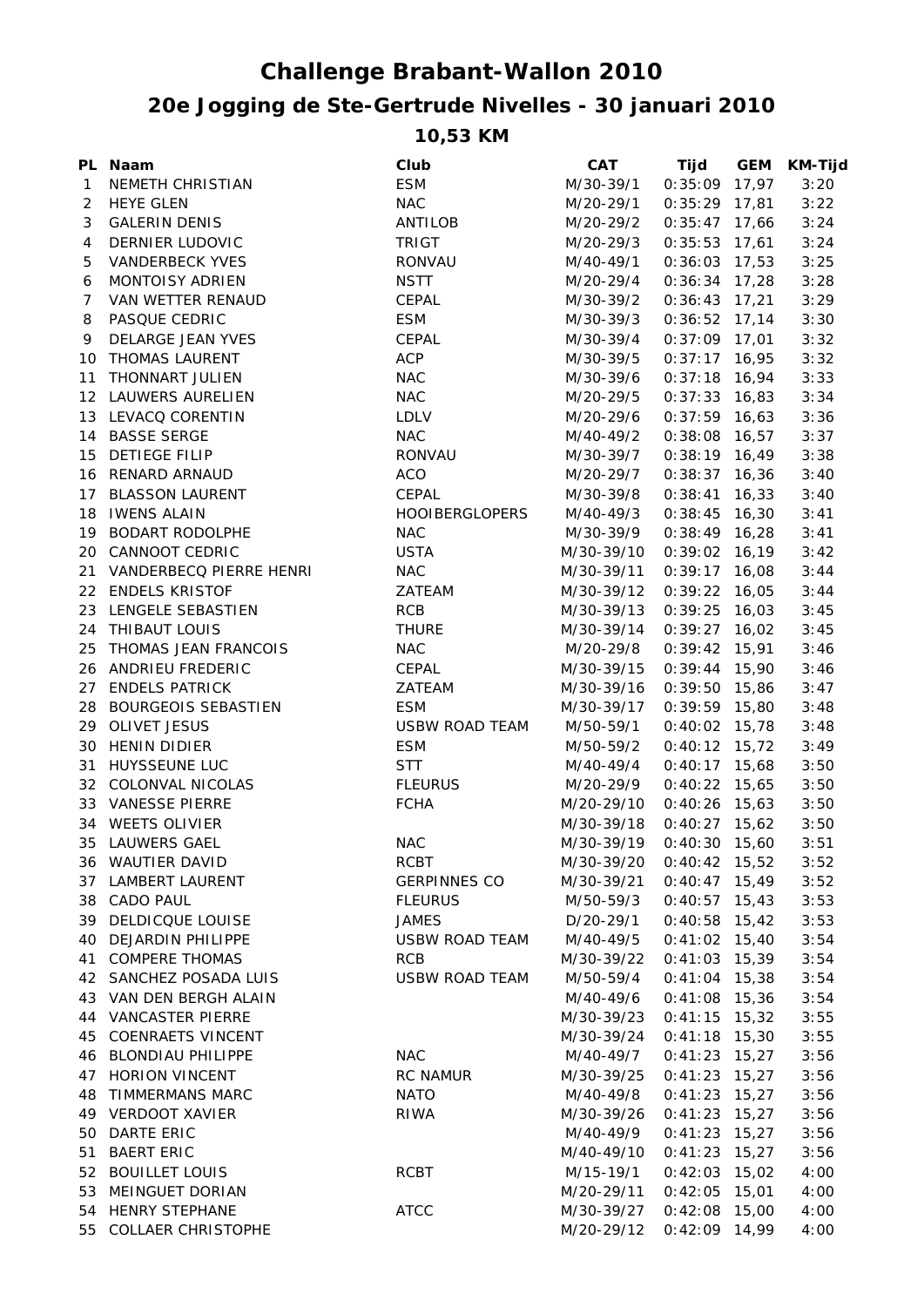|    | PL Naam                   | Club                  | <b>CAT</b> | Tijd            | <b>GEM</b> | <b>KM-Tijd</b> |
|----|---------------------------|-----------------------|------------|-----------------|------------|----------------|
|    | 56 CIOCAN GABRIEL         |                       | M/40-49/11 | $0:42:11$ 14,98 |            | 4:00           |
|    | 57 DEMOL GUY              | <b>BAEX</b>           | M/50-59/5  | $0:42:12$ 14,97 |            | 4:00           |
|    | 58 MOLINER ORTIZ JOSE     | <b>NATO</b>           | M/40-49/12 | $0:42:13$ 14,97 |            | 4:01           |
|    | 59 DEVICK EMILY           | <b>NAC</b>            | D/30-39/1  | $0:42:18$ 14,94 |            | 4:01           |
|    | 60 DURITA ZOLIKA          | JET                   | M/40-49/13 | $0:42:19$ 14,93 |            | 4:01           |
|    | 61 VASQUEZ LOPEZ EDMUNDO  | <b>HAC</b>            | M/20-29/13 | $0:42:24$ 14,90 |            | 4:02           |
|    | 62 HAZARD THIERRY         | <b>HAC</b>            | M/40-49/14 | $0:42:29$ 14,87 |            | 4:02           |
|    | 63 FADOUL TAHA            |                       | M/30-39/28 | $0:42:30$ 14,87 |            | 4:02           |
|    | 64 ROTTIER QUENTIN        | CEPAL                 | M/30-39/29 | $0:42:31$ 14,86 |            | 4:02           |
|    | 65 PATERNOSTER MAXIM      | <b>HOOIBERGLOPERS</b> | M/15-19/2  | $0:42:39$ 14,81 |            | 4:03           |
|    | 66 AIT LAHOUCINE          |                       | M/30-39/30 | $0:42:41$ 14,80 |            | 4:03           |
|    | 67 LIBIN FREDERIC         | <b>NAC</b>            | M/30-39/31 | $0:42:48$ 14,76 |            | 4:04           |
|    | 68 DELMELLE PATRICK       | <b>RCB</b>            | M/40-49/15 | $0:42:54$ 14,73 |            | 4:04           |
|    | 69 RATINCKX CHRISTOPHE    | <b>RIWA</b>           | M/15-19/3  | $0:43:00$ 14,69 |            | 4:05           |
|    | 70 BLAVIER ERIC           | <b>GERPINNES CO</b>   | M/30-39/32 | $0:43:04$ 14,67 |            | 4:05           |
|    | 71 PIERRET JOHAN          | <b>EUROCLEAR</b>      | M/30-39/33 | $0:43:14$ 14,61 |            | 4:06           |
| 72 | <b>DIERICKX JOSE</b>      | <b>NAC</b>            | M/50-59/6  | $0:43:16$ 14,60 |            | 4:07           |
|    | 73 DESMET RUPERT          | LEEUWERI              | M/30-39/34 | $0:43:21$ 14,57 |            | 4:07           |
|    |                           |                       |            |                 |            |                |
|    | 74 RATINCKX JEAN-PHILIPPE | <b>RIWA</b>           | M/20-29/14 | $0:43:24$ 14,56 |            | 4:07           |
|    | 75 CLAEYS HARALD          | CITIBANK TEAM         | M/20-29/15 | $0:43:28$ 14,54 |            | 4:08           |
|    | 76 CLAEYS MARC            |                       | M/50-59/7  | $0:43:29$ 14,53 |            | 4:08           |
|    | 77 BADOT PIERRE           | ADB                   | M/30-39/35 | $0:43:36$ 14,49 |            | 4:08           |
|    | 78 DELESTENNE YVES        | <b>ESM</b>            | M/50-59/8  | $0:43:42$ 14,46 |            | 4:09           |
|    | 79 SOMMEREYNS PHILIPPE    | RONVAU                | M/40-49/16 | $0:43:56$ 14,38 |            | 4:10           |
|    | 80 DELEU DOMINIQUE        | CITIBANK TEAM         | M/40-49/17 | $0:43:57$ 14,38 |            | 4:10           |
|    | 81 LAMBERT CHRISTOPHE     | <b>RIWA</b>           | M/30-39/36 | $0:43:58$ 14,37 |            | 4:11           |
|    | 82 DEZUTTERE LAURENT      | PRO BIKE              | M/40-49/18 | $0:44:04$ 14,34 |            | 4:11           |
|    | 83 RUCHE JEAN-CLAUDE      |                       | M/40-49/19 | $0:44:09$ 14,31 |            | 4:12           |
|    | 84 DEMADRE ETIENNE        |                       | M/30-39/37 | $0:44:11$ 14,30 |            | 4:12           |
|    | 85 MONIOTTE GABRIEL       | <b>RC NAMUR</b>       | M/40-49/20 | $0:44:12$ 14,29 |            | 4:12           |
|    | 86 MARECHAL GHISLAIN      | <b>TITAN</b>          | M/30-39/38 | $0:44:19$ 14,26 |            | 4:13           |
|    | 87 CORIN DIDIER           | ANTILOB               | M/30-39/39 | $0:44:30$ 14,20 |            | 4:14           |
|    | 88 FIGEYS MANUEL          | <b>USBW ROAD TEAM</b> | M/40-49/21 | $0:44:31$ 14,19 |            | 4:14           |
|    | 89 VAN HOOF EDDY          |                       | M/40-49/22 | $0:44:33$ 14,18 |            | 4:14           |
|    | 90 BOURQUIN LINDA         | <b>NAC</b>            | D/40-49/1  | $0:44:36$ 14,17 |            | 4:14           |
| 91 | <b>DESMEDT KURT</b>       | LEEUWERI              | M/30-39/40 | $0:44:39$ 14,15 |            | 4:14           |
|    | 92 LEJEUNE YVES           | B.V.L                 | M/40-49/23 | $0:44:42$ 14,13 |            | 4:15           |
|    | 93 BARATA HORACIO         | <b>KURISTO</b>        | M/40-49/24 | $0:44:45$ 14,12 |            | 4:15           |
|    | 94 BORCEUX FRANCOIS       | <b>RCB</b>            | M/30-39/41 | $0:44:47$ 14,11 |            | 4:15           |
|    | 95 MERCHIE FREDERIC       | <b>CSF</b>            | M/30-39/42 | $0:44:49$ 14,10 |            | 4:15           |
|    | 96 BUX ANTONIO            | <b>BAEX</b>           | M/40-49/25 | $0:44:50$ 14,09 |            | 4:15           |
|    | 97 ALEXANDRE SERGE        | <b>NAC</b>            | M/40-49/26 | $0:44:53$ 14,08 |            | 4:16           |
|    | 98 KOWALCZYK BENOIT       |                       | M/20-29/16 | $0:44:59$ 14,05 |            | 4:16           |
|    | 99 DESCAMPS PHILIPPE      | <b>JAMES</b>          | M/40-49/27 | $0:45:10$ 13,99 |            | 4:17           |
|    | 100 MEREAU IRVING         | <b>STT</b>            | M/30-39/43 |                 |            |                |
|    |                           |                       |            | $0:45:14$ 13,97 |            | 4:18           |
|    | 101 PHILIPPON FREDERIC    | <b>NAC</b>            | M/30-39/44 | $0:45:16$ 13,96 |            | 4:18           |
|    | 102 TRGO ALAIN            | <b>NAC</b>            | M/40-49/28 | $0:45:17$ 13,95 |            | 4:18           |
|    | 103 PIACENTINI MARCO      | <b>ESM</b>            | M/50-59/9  | $0:45:19$ 13,94 |            | 4:18           |
|    | 104 PURRO ROMANO          | SPORTIVAMENTE         | M/30-39/45 | $0:45:20$ 13,94 |            | 4:18           |
|    | 105 M ZOUDI HAKIM         | TTB                   | M/40-49/29 | $0:45:21$ 13,93 |            | 4:18           |
|    | 106 DEBECKER DAMIEN       | <b>JAMES</b>          | M/20-29/17 | $0:45:23$ 13,92 |            | 4:19           |
|    | 107 GODART BENOIT         | <b>NAC</b>            | M/30-39/46 | $0:45:24$ 13,92 |            | 4:19           |
|    | 108 SEMLALI ZAINA         | CEPAL                 | D/40-49/2  | $0:45:28$ 13,90 |            | 4:19           |
|    | 109 GIGOT JACQUES         | CEPAL                 | M/40-49/30 | $0:45:29$ 13,89 |            | 4:19           |
|    | 110 ROELANDTS OLIVIER     | <b>JOG BEER</b>       | M/40-49/31 | $0:45:30$ 13,89 |            | 4:19           |
|    | 111 HAULAIT ALAIN         | <b>HAC</b>            | M/40-49/32 | 0:45:33         | 13,87      | 4:20           |
|    | 112 GYSENS PHILIPPE       | <b>NAC</b>            | M/30-39/47 | $0:45:35$ 13,86 |            | 4:20           |
|    | 113 ALLART DAVID          |                       | M/30-39/48 | 0:45:40         | 13,84      | 4:20           |
|    | 114 TONGLET PIERRE        |                       | M/50-59/10 | $0:45:46$ 13,80 |            | 4:21           |
|    | 115 BINKERT MARC          | <b>LDLV</b>           | M/40-49/33 | $0:45:53$ 13,77 |            | 4:21           |
|    |                           |                       |            |                 |            |                |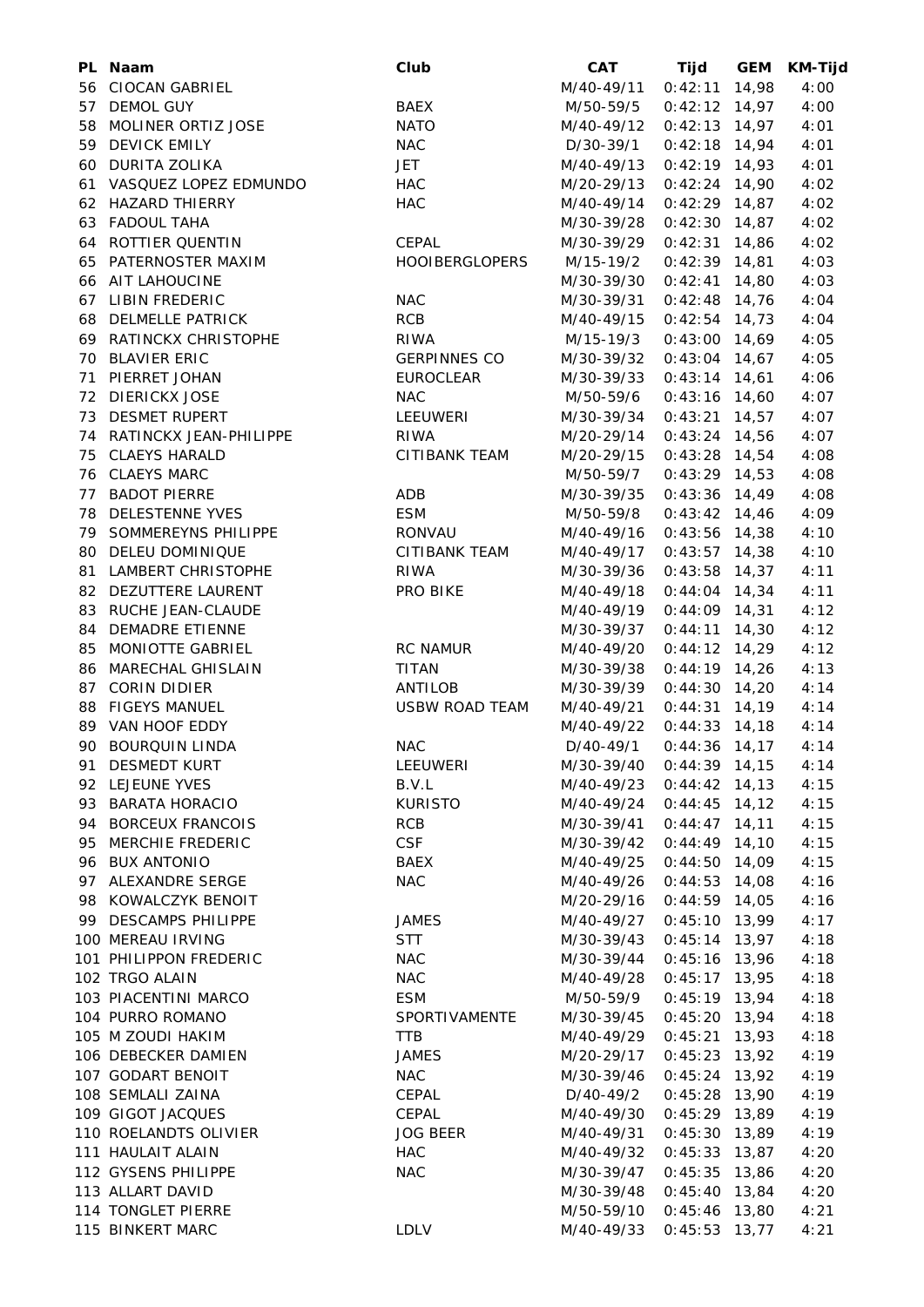| PL Naam                     | Club                  | <b>CAT</b> | Tijd            | <b>GEM</b> | <b>KM-Tijd</b> |
|-----------------------------|-----------------------|------------|-----------------|------------|----------------|
| 116 BOUCHE RENAUD           | <b>ESM</b>            | M/30-39/49 | $0:45:55$ 13,76 |            | 4:22           |
| 117 ALLARD LAURENT          | <b>NAC</b>            | M/30-39/50 | $0:45:57$ 13,75 |            | 4:22           |
| 118 TORDOIR ERIC            | <b>RCB</b>            | M/40-49/34 | $0:46:01$ 13,73 |            | 4:22           |
| 119 VERMEERE DIDIER         | <b>JET</b>            | M/40-49/35 | $0:46:02$ 13,72 |            | 4:22           |
| 120 HASSELMANS JEAN-LUC     | <b>KURISTO</b>        | M/50-59/11 | $0:46:06$ 13,70 |            | 4:23           |
| 121 SAVARY YVES             | <b>JAMES</b>          | M/40-49/36 | $0:46:07$ 13,70 |            | 4:23           |
| 122 TISON ALAIN             | <b>RTBF</b>           | M/50-59/12 | $0:46:08$ 13,70 |            | 4:23           |
| 123 DACOSSE PHILIPPE        |                       | M/40-49/37 | $0:46:09$ 13,69 |            | 4:23           |
| 124 BEN AYAD MOHAMMED       | <b>KURISTO</b>        | M/50-59/13 | $0:46:12$ 13,68 |            | 4:23           |
| 125 FRANCOIS MARC           | <b>USBW ROAD TEAM</b> | M/50-59/14 | $0:46:23$ 13,62 |            | 4:24           |
| 126 GUSTIN SEBASTIEN        |                       | M/20-29/18 | $0:46:24$ 13,62 |            | 4:24           |
| 127 CATOIRE VINCENT         |                       | M/40-49/38 | $0:46:27$ 13,60 |            | 4:25           |
| 128 PARSY DONAT             | ANTILOB               | M/30-39/51 | $0:46:28$ 13,60 |            | 4:25           |
| 129 LEMPEREUR JEAN LUC      | <b>KURISTO</b>        | M/50-59/15 | $0:46:29$ 13,59 |            | 4:25           |
| 130 BAUWIN DOMINIQUE        | RONVAU                | M/50-59/16 | $0:46:30$ 13,59 |            | 4:25           |
| 131 REY PHILIPPE            | ANTILOB               | M/50-59/17 | $0:46:31$ 13,58 |            | 4:25           |
| 132 LEONARD MARC            | <b>FCHA</b>           | M/40-49/39 | $0:46:33$ 13,57 |            | 4:25           |
| 133 FURNARI ROBERTO         |                       |            |                 |            |                |
|                             | JET                   | M/50-59/18 | $0:46:35$ 13,56 |            | 4:25           |
| 134 LOMBAERT SEBASTIEN      | RCB                   | M/30-39/52 | $0:46:36$ 13,56 |            | 4:26           |
| 135 POTTY LAURENT           | <b>RCB</b>            | M/30-39/53 | $0:46:38$ 13,55 |            | 4:26           |
| 136 DOUGLAS BRUCE           |                       | M/30-39/54 | $0:46:40$ 13,54 |            | 4:26           |
| 137 LAUWERS BERNARD         | <b>NAC</b>            | M/50-59/19 | $0:46:43$ 13,52 |            | 4:26           |
| 138 JACQMIN SERGE           | <b>NAC</b>            | M/50-59/20 | $0:46:44$ 13,52 |            | 4:26           |
| 139 JACQUY RUDY             | <b>GERPINNES CO</b>   | M/40-49/40 | $0:46:47$ 13,50 |            | 4:27           |
| 140 DEFALQUE ALBAN          | ANTILOB               | M/40-49/41 | $0:46:48$ 13,50 |            | 4:27           |
| 141 HAULAIT SANDRA          | CEPAL                 | D/20-29/2  | $0:46:49$ 13,50 |            | 4:27           |
| 142 RAVYTS ALAIN            |                       | M/40-49/42 | $0:46:50$ 13,49 |            | 4:27           |
| 143 PIRON CHRISTOPHE        | RCB                   | M/30-39/55 | $0:46:51$ 13,49 |            | 4:27           |
| 144 LEVACQ NICOLAS          | LDLV                  | M/30-39/56 | $0:46:52$ 13,48 |            | 4:27           |
| 145 LEVACQ GUY              | LDLV                  | M/60-69/1  | $0:46:56$ 13,46 |            | 4:27           |
| 146 ONCLIN BASTIEN          |                       | M/20-29/19 | $0:46:57$ 13,46 |            | 4:28           |
| 147 BOSMANS CEDRIC          |                       | M/20-29/20 | $0:46:58$ 13,45 |            | 4:28           |
| 148 LEBON CEDRIC            | AXA TEAM              | M/30-39/57 | $0:46:59$ 13,45 |            | 4:28           |
| 149 MASALA VINCENZO         | <b>ACLO</b>           | M/40-49/43 | $0:47:05$ 13,42 |            | 4:28           |
| 150 DENDAL DIDIER           |                       | M/40-49/44 | $0:47:07$ 13,41 |            | 4:28           |
| 151 MONIOTTE GILLES ANTOINE |                       | M/40-49/45 | $0:47:10$ 13,40 |            | 4:29           |
| 152 HERION ERIC             | <b>FANAJOG</b>        | M/50-59/21 | $0:47:11$ 13,39 |            | 4:29           |
| 153 MEUNIER PHILIPPE        | <b>NAC</b>            | M/40-49/46 | $0:47:13$ 13,38 |            | 4:29           |
| 154 GAROZIS VAUVELIS        | <b>NATO</b>           | M/30-39/58 | $0:47:16$ 13,37 |            | 4:29           |
| 155 GROSSERET FREDERIC      | <b>KURISTO</b>        | M/30-39/59 | $0:47:17$ 13,36 |            | 4:29           |
| 156 VANWYNSBERGHE GAETEAN   | CS DYL.G              | M/20-29/21 | $0:47:18$ 13,36 |            | 4:30           |
| 157 RICOUR SERGE            | <b>HAC</b>            | M/40-49/47 | $0:47:20$ 13,35 |            | 4:30           |
| 158 LLORET ARNAUD           |                       | M/20-29/22 | $0:47:21$ 13,34 |            | 4:30           |
| 159 LERATE VINCIANNE        | <b>NAC</b>            | D/40-49/3  | $0:47:24$ 13,33 |            | 4:30           |
| 160 LIBERT DANIEL           | ANTILOB               | M/40-49/48 | $0:47:25$ 13,32 |            | 4:30           |
| 161 BARBIER YVES            | <b>USBW ROAD TEAM</b> | M/50-59/22 | $0:47:27$ 13,32 |            | 4:30           |
| 162 RYCKEN PIETER           | <b>KURISTO</b>        | M/50-59/23 | $0:47:29$ 13,31 |            | 4:31           |
| 163 LEEMPOELS MATTHIEU      |                       | M/30-39/60 | $0:47:30$ 13,30 |            | 4:31           |
| 164 DECONINCK LAURENT       |                       | M/30-39/61 | $0:47:34$ 13,28 |            | 4:31           |
| 165 PIERRE LIONEL           | LDLV                  | M/40-49/49 | $0:47:35$ 13,28 |            | 4:31           |
| 166 BERTOLUTTI ARNAUD       |                       |            |                 |            |                |
|                             |                       | M/30-39/62 | $0:47:36$ 13,27 |            | 4:31           |
| 167 VANDELEENE PHILLIPPE    | <b>NAC</b>            | M/50-59/24 | $0:47:37$ 13,27 |            | 4:31           |
| <b>168 FORREST DIDIER</b>   |                       | M/40-49/50 | $0:47:38$ 13,26 |            | 4:31           |
| 169 REIDA ABDELFATTAH       |                       | M/30-39/63 | $0:47:40$ 13,25 |            | 4:32           |
| 170 GILLES JEAN-GUY         |                       | M/60-69/2  | $0:47:42$ 13,25 |            | 4:32           |
| 171 PATERNOSTER CHRISTIAN   | <b>HOOIBERGLOPERS</b> | M/40-49/51 | $0:47:45$ 13,23 |            | 4:32           |
| 172 ETIEN CHRISTOPHE        | <b>RONVAU</b>         | M/30-39/64 | $0:47:47$ 13,22 |            | 4:32           |
| 173 LEVEZ GREGORY           | <b>NAC</b>            | M/30-39/65 | $0:47:50$ 13,21 |            | 4:33           |
| 174 MICHOTTE MARC           | <b>KURISTO</b>        | M/50-59/25 | $0:47:53$ 13,19 |            | 4:33           |
| 175 VANDAM JEAN             | ANTILOB               | M/40-49/52 | $0:47:56$ 13,18 |            | 4:33           |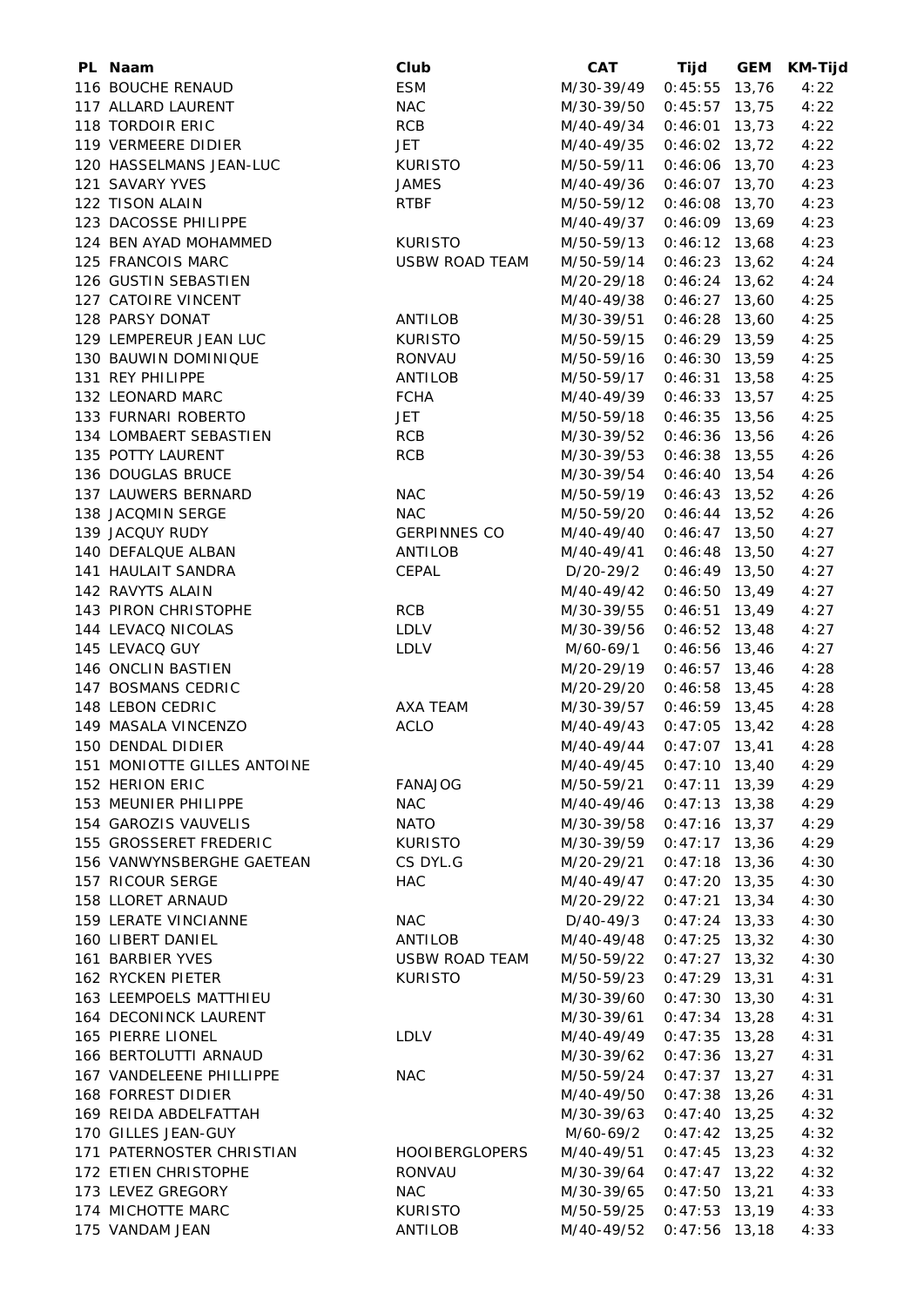| PL Naam                        | Club                  | <b>CAT</b>               | Tijd            | <b>GEM</b> | <b>KM-Tijd</b> |
|--------------------------------|-----------------------|--------------------------|-----------------|------------|----------------|
| 176 BACHY XAVIER               |                       | M/30-39/66               | $0:48:00$ 13,16 |            | 4:34           |
| 177 TIREZ ESTELLE              | CEPAL                 | D/40-49/4                | $0:48:03$ 13,15 |            | 4:34           |
| 178 DEWOLF PHILIPPE            | <b>ESM</b>            | M/50-59/26               | $0:48:04$ 13,14 |            | 4:34           |
| 179 ABBOUD RAYMOND             |                       | M/50-59/27               | $0:48:05$ 13,14 |            | 4:34           |
| 180 SCHOONEJANS PATRICK        | <b>NAC</b>            | M/30-39/67               | $0:48:06$ 13,14 |            | 4:34           |
| 181 COUVREUR PATRICK           |                       | M/50-59/28               | $0:48:07$ 13,13 |            | 4:34           |
| 182 DECRAEMERE BEN             |                       | M/20-29/23               | $0:48:09$ 13,12 |            | 4:34           |
| 183 COURTOY MAXIM              |                       | M/20-29/24               | $0:48:11$ 13,11 |            | 4:35           |
| 184 DE SMEDT VIVIAN            |                       | M/40-49/53               | $0:48:12$ 13,11 |            | 4:35           |
| 185 LECOMTE ANTOINE            |                       | M/20-29/25               | $0:48:16$ 13,09 |            | 4:35           |
| 186 RANDOUR GERY               | <b>JC BAUDOUR</b>     | M/50-59/29               | $0:48:18$ 13,08 |            | 4:35           |
| 187 DECLERCQ JOE               | CEPAL                 | M/50-59/30               | $0:48:19$ 13,08 |            | 4:35           |
| 188 KNOCKAERT PASCAL           |                       | M/30-39/68               | $0:48:20$ 13,07 |            | 4:35           |
| 189 KINDERMANS JEAN-PIERRE     | <b>NAC</b>            | M/40-49/54               | $0:48:21$ 13,07 |            | 4:35           |
| 190 MUSSOLIN CHRISTOPHE        | <b>NAC</b>            | M/30-39/69               | $0:48:22$ 13,06 |            | 4:36           |
| 191 HENDERYCKX PIERRE FRANCOIS | <b>ASBTD</b>          | M/40-49/55               | $0:48:25$ 13,05 |            | 4:36           |
| 192 LUYCKFASSEEL ARNAUD        |                       | M/20-29/26               | $0:48:26$ 13,04 |            | 4:36           |
| 193 DURITA JANIKA              | <b>JET</b>            | M/40-49/56               | $0:48:31$ 13,02 |            | 4:36           |
| 194 COLSON BENOIT              | <b>NAC</b>            | M/40-49/57               | $0:48:33$ 13,01 |            | 4:37           |
| 195 ANTENUCCI MAURO            | <b>ESM</b>            | M/50-59/31               | $0:48:36$ 13,00 |            | 4:37           |
| 196 VANACKERE GILLES           | <b>ANTILOB</b>        | M/15-19/4                | $0:48:37$ 13,00 |            | 4:37           |
| 197 CHALLE RENAUD              | <b>RCB</b>            | M/40-49/58               | $0:48:38$ 12,99 |            | 4:37           |
| 198 DODREMONT BENOIT           |                       | M/30-39/70               | $0:48:43$ 12,97 |            | 4:38           |
| 199 MASURE ALEXANDRE           | <b>RC NAMUR</b>       | M/40-49/59               | $0:48:45$ 12,96 |            | 4:38           |
| 200 BAUWENS PHILIPPE           |                       | M/40-49/60               | $0:48:49$ 12,94 |            | 4:38           |
| 201 MALCOURANT GYRILLE         | <b>OTC</b>            | M/30-39/71               | $0:48:51$ 12,93 |            | 4:38           |
| 202 LETELLIER JEAN LUC         |                       | M/40-49/61               | $0:48:53$ 12,92 |            | 4:39           |
| 203 GROSDENT THOMAS            |                       | M/15-19/5                | $0:48:55$ 12,92 |            | 4:39           |
| 204 MILLS DANIEL               |                       | M/15-19/6                | $0:48:56$ 12,91 |            | 4:39           |
| 205 DEQUINNEMAERE PHILIPPE     | TRI OTAN              | M/40-49/62               | $0:48:57$ 12,91 |            | 4:39           |
| 206 QUINTELA DANIEL            |                       | M/40-49/63               | $0:49:00$ 12,89 |            | 4:39           |
| 207 DE LEENER JEAN-MARIE       | <b>NAC</b>            | M/50-59/32               | $0:49:04$ 12,88 |            | 4:40           |
| 208 PATTE BRUNO                | CAROTTES              | M/40-49/64               | $0:49:11$ 12,85 |            | 4:40           |
| 209 LEPOUTRE GUY               | <b>USBW ROAD TEAM</b> | M/40-49/65               | $0:49:14$ 12,83 |            | 4:41           |
| 210 DENIS OLIVIER              | <b>USBW ROAD TEAM</b> | M/40-49/66               | $0:49:17$ 12,82 |            | 4:41           |
| 211 RANSE PIETER-JAN           |                       | M/20-29/27               | $0:49:21$ 12,80 |            | 4:41           |
| 212 LETHE VINCENT              | RONVAU                | M/50-59/33               | $0:49:23$ 12,79 |            | 4:41           |
| 213 ROOS JOEL                  |                       | M/40-49/67               | $0:49:24$ 12,79 |            | 4:41           |
| 214 VIDICK JEAN LUC            |                       | M/50-59/34               | $0:49:25$ 12,79 |            | 4:42           |
| 215 DUMOULIN OLIVIER           | RONVAU                | M/30-39/72               | $0:49:26$ 12,78 |            | 4:42           |
| 216 HEYMANS STEPHANE           |                       | M/30-39/73               | $0:49:27$ 12,78 |            |                |
| 217 LEGAT VINCENT              | JAMES                 | M/40-49/68               | $0:49:30$ 12,76 |            | 4:42<br>4:42   |
| 218 GILLET ETIENNE             | <b>RCB</b>            |                          |                 |            |                |
| 219 DREZE CHRISTIAN            | <b>NAC</b>            | M/40-49/69<br>M/40-49/70 | $0:49:31$ 12,76 |            | 4:42           |
| 220 DECROIX MARC               | CEPAL                 |                          | $0:49:32$ 12,76 |            | 4:42           |
| 221 MATHELART PIERRE           |                       | M/50-59/35               | $0:49:35$ 12,74 |            | 4:43           |
|                                | ANTILOB               | M/50-59/36               | $0:49:36$ 12,74 |            | 4:43           |
| 222 OLIVIER PHILIPPE           |                       | M/40-49/71               | $0:49:38$ 12,73 |            | 4:43           |
| 223 DEFRANCE SEBASTIEN         |                       | M/30-39/74               | $0:49:39$ 12,73 |            | 4:43           |
| 224 DALLE DANY                 | <b>CITIBANK TEAM</b>  | M/30-39/75               | $0:49:40$ 12,72 |            | 4:43           |
| 225 LACROIX BERNARD            | <b>NAC</b>            | M/60-69/3                | $0:49:42$ 12,71 |            | 4:43           |
| 226 ROBINET BERNARD            | <b>RCB</b>            | M/50-59/37               | $0:49:43$ 12,71 |            | 4:43           |
| 227 RENGLE HANNES              | <b>JOG CLUBJE</b>     | M/20-29/28               | $0:49:47$ 12,69 |            | 4:44           |
| 228 DEMARETS JOEL              | <b>NAC</b>            | M/50-59/38               | 0:49:48         | 12,69      | 4:44           |
| 229 PIERRE FREDERIC            |                       | M/30-39/76               | $0:49:49$ 12,68 |            | 4:44           |
| 230 CARION NATHALIE            | CEPAL                 | D/30-39/2                | 0:49:50         | 12,68      | 4:44           |
| 231 BARBE MICHEL               |                       | M/30-39/77               | 0:49:51         | 12,67      | 4:44           |
| 232 GREVISSE DAVID             | RONVAU                | M/30-39/78               | $0:49:53$ 12,67 |            | 4:44           |
| 233 RAES PATRICK               |                       | M/50-59/39               | $0:49:57$ 12,65 |            | 4:45           |
| 234 BONSIGNORE VINCENT         |                       | M/50-59/40               | $0:50:03$ 12,62 |            | 4:45           |
| 235 OOST JEAN-FRANCOIS         |                       | M/30-39/79               | $0:50:04$ 12,62 |            | 4:45           |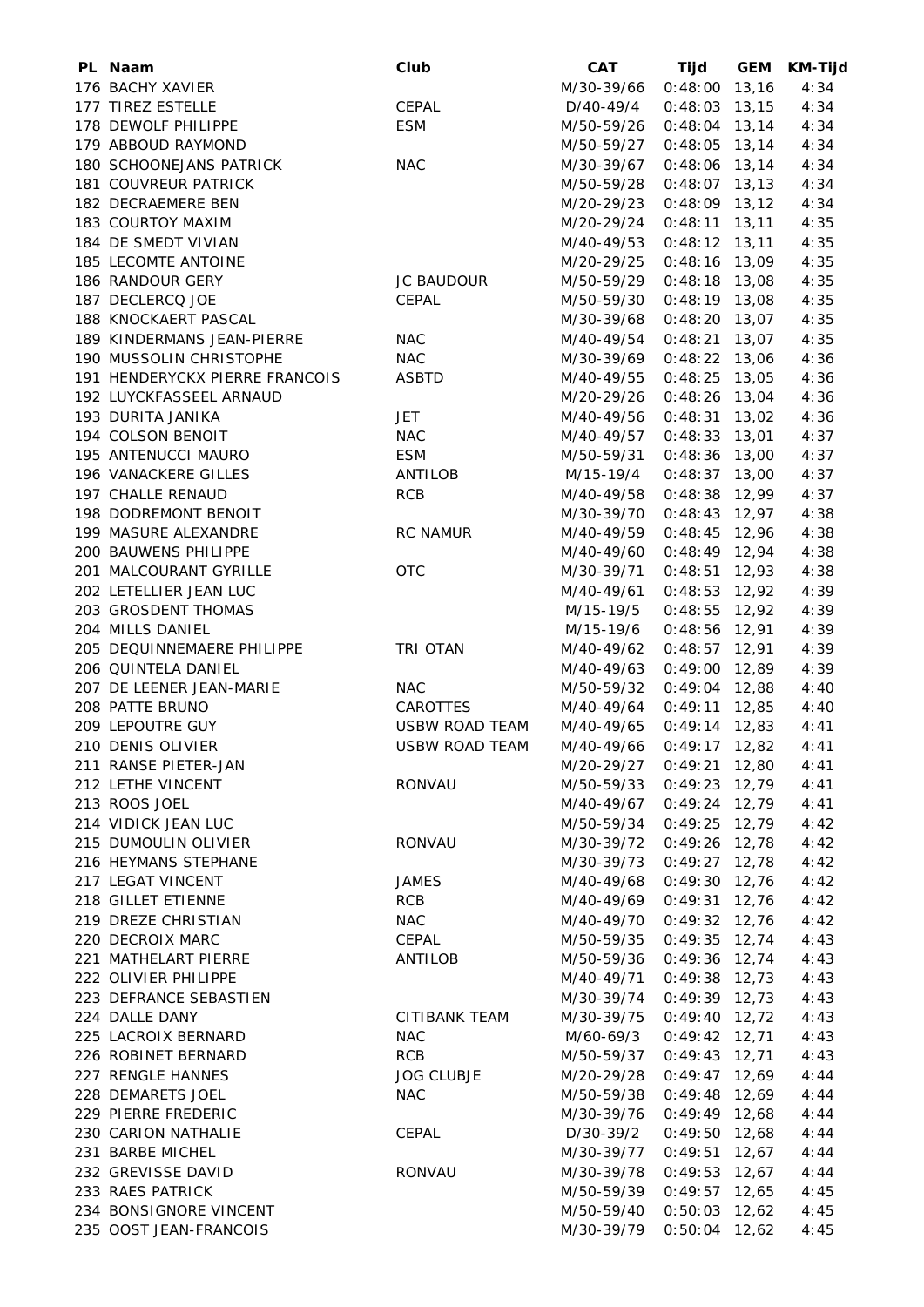| PL Naam                       | Club                  | <b>CAT</b>   | Tijd            | <b>GEM</b> | KM-Tijd |
|-------------------------------|-----------------------|--------------|-----------------|------------|---------|
| 236 HITCHCOCK GRAHAM          |                       | M/40-49/72   | $0:50:07$ 12,61 |            | 4:46    |
| 237 VAN AUTGAERDEN MARC       | <b>GERPINNES CO</b>   | M/40-49/73   | $0:50:10$ 12,59 |            | 4:46    |
| 238 BOSCO MARCO               | <b>BJB</b>            | M/60-69/4    | $0:50:11$ 12,59 |            | 4:46    |
| 239 BRUYERE PIERRE            |                       | M/50-59/41   | $0:50:14$ 12,58 |            | 4:46    |
| 240 HENNETON LOIC             | <b>NAC</b>            | M/15-19/7    | $0:50:18$ 12,56 |            | 4:47    |
| 241 ALAIME SEBASTIEN          |                       | M/30-39/80   | $0:50:19$ 12,56 |            | 4:47    |
| 242 VILAIN FABIAN             | ETE                   | M/30-39/81   | $0:50:22$ 12,54 |            | 4:47    |
| 243 PEETERS FREDERIC          | <b>RCB</b>            | M/20-29/29   | $0:50:24$ 12,54 |            | 4:47    |
| 244 JACQMIN MICHEL            | <b>TAF</b>            | M/50-59/42   | $0:50:25$ 12,53 |            | 4:47    |
| 245 LEFORT JEAN MARIE         | <b>JC SABCA</b>       | M/50-59/43   | $0:50:27$ 12,52 |            | 4:47    |
| 246 CHAVEPEYER GUILLAUME      | THE SPORTERS          | M/20-29/30   | $0:50:30$ 12,51 |            | 4:48    |
| 247 BUGASKI ADAM              |                       | M/30-39/82   | $0:50:35$ 12,49 |            | 4:48    |
| 248 MEIRA Y DURAN OCTAVIO     |                       | M/50-59/44   | $0:50:36$ 12,49 |            | 4:48    |
| 249 NERINCK BERTAND           | <b>RCB</b>            | M/40-49/74   | $0:50:37$ 12,48 |            | 4:48    |
| 250 BAIX CORINNE              | CEPAL                 | D/20-29/3    | $0:50:38$ 12,48 |            | 4:49    |
| 251 THIBAUT VINCENT           | ADB                   | M/20-29/31   | $0:50:41$ 12,47 |            | 4:49    |
| 252 MAGOTTEAUX HUBERT         | <b>NAC</b>            | M/40-49/75   | $0:50:44$ 12,45 |            | 4:49    |
| 253 VAN DE CASTEELE CHRISTIAN | <b>NAC</b>            | M/40-49/76   | $0:50:45$ 12,45 |            | 4:49    |
| 254 CLOSE THIERRY             | <b>RRT</b>            | M/40-49/77   | $0:50:50$ 12,43 |            | 4:50    |
| 255 DRUGMOND FABIAN           | THEODO TEMPRO         | M/40-49/78   | $0:50:52$ 12,42 |            | 4:50    |
| 256 VANDENBERGH NORMAN        |                       | M/40-49/79   | $0:50:56$ 12,40 |            | 4:50    |
| 257 ERAERTS WILLY             | <b>USBW ROAD TEAM</b> | $M/70$ & +/1 | $0:50:57$ 12,40 |            | 4:50    |
| 258 TINCK DANIEL              | <b>NAC</b>            | M/60-69/5    | $0:50:58$ 12,40 |            | 4:50    |
| 259 LECERF JEAN LUC           | <b>JOG GANS</b>       | M/50-59/45   | $0:50:59$ 12,39 |            | 4:51    |
| 260 BERREWAERTS ETIENNE       |                       | M/50-59/46   | $0:51:03$ 12,38 |            | 4:51    |
| 261 WARIN DIDIER              | <b>BELGRAVE</b>       | M/40-49/80   | $0:51:12$ 12,34 |            | 4:52    |
| 262 DEKNOP ERIC               |                       | M/30-39/83   | $0:51:13$ 12,34 |            | 4:52    |
| 263 WAROQUIER YVES            | <b>BORN TO RUN</b>    | M/40-49/81   | $0:51:14$ 12,33 |            | 4:52    |
| 264 THIEBAUT MARC             |                       | M/40-49/82   | $0:51:15$ 12,33 |            | 4:52    |
| 265 FINE PAUL                 | <b>RCB</b>            | M/50-59/47   | $0:51:16$ 12,32 |            | 4:52    |
| 266 JAUNIAU DANIEL            | <b>NAC</b>            | M/40-49/83   | $0:51:17$ 12,32 |            | 4:52    |
| 267 DIRICQ DOMINIQUE          | <b>NAC</b>            | M/50-59/48   | $0:51:18$ 12,32 |            |         |
| 268 BUYSE DAVID               |                       |              |                 |            | 4:52    |
|                               |                       | M/30-39/84   | $0:51:19$ 12,31 |            | 4:52    |
| 269 WOUTERS FERNAND           | <b>RC NAMUR</b>       | M/40-49/84   | $0:51:20$ 12,31 |            | 4:52    |
| 270 DURITA SACHA              | JET                   | M/15-19/8    | $0:51:22$ 12,30 |            | 4:53    |
| 271 LEVUNEN MIKA              |                       | M/30-39/85   | $0:51:25$ 12,29 |            | 4:53    |
| 272 LEROY MARC                | USBW ROAD TEAM        | M/40-49/85   | $0:51:28$ 12,28 |            | 4:53    |
| 273 RASSAERTS RUDI            | <b>JOKA</b>           | M/50-59/49   | $0:51:32$ 12,26 |            | 4:54    |
| 274 ALVAREZ BLANCO MANUEL     | JET                   | M/40-49/86   | $0:51:34$ 12,25 |            | 4:54    |
| 275 DE MEES MARC              | <b>HOOIBERGLOPERS</b> | M/60-69/6    | $0:51:35$ 12,25 |            | 4:54    |
| 276 HINNEKENS JEAN-PASCAL     | <b>USBW ROAD TEAM</b> | M/40-49/87   | $0:51:39$ 12,23 |            | 4:54    |
| 277 MILLS TIMOTHY             | <b>RCB</b>            | M/40-49/88   | $0:51:40$ 12,23 |            | 4:54    |
| 278 LORSIGNOL PIERRE          |                       | M/50-59/50   | $0:51:41$ 12,22 |            | 4:54    |
| 279 FEYS JEAN-LOUIS           | <b>FURALOPE</b>       | M/40-49/89   | $0:51:43$ 12,22 |            | 4:55    |
| 280 LAHAYE RUDY               | ANTILOB               | M/50-59/51   | $0:51:47$ 12,20 |            | 4:55    |
| 281 DUPONT JORIS              |                       | M/20-29/32   | $0:51:51$ 12,19 |            | 4:55    |
| 282 POULAIN ROLAND            | RONVAU                | M/60-69/7    | $0:51:54$ 12,17 |            | 4:56    |
| 283 CRISTOFOLI MAURICE        | JET                   | M/50-59/52   | $0:51:55$ 12,17 |            | 4:56    |
| 284 MISPELAERE GEOFFROY       |                       | M/20-29/33   | $0:51:56$ 12,17 |            | 4:56    |
| 285 SIMEONS PATRICK           | THE SPORTERS          | M/20-29/34   | $0:51:57$ 12,16 |            | 4:56    |
| 286 JANQUART PIERRE           | <b>TITAN</b>          | M/20-29/35   | $0:51:58$ 12,16 |            | 4:56    |
| 287 CHRISTOPHE THOMAS         | <b>ASBTD</b>          | M/20-29/36   | $0:51:59$ 12,15 |            | 4:56    |
| 288 CHRISTOPHE EMILIE         | <b>ASBTD</b>          | D/20-29/4    | $0:52:01$ 12,15 |            | 4:56    |
| 289 JAVAUX OLIVIER            |                       | M/40-49/90   | $0:52:02$ 12,14 |            | 4:56    |
| 290 COLBACK GILLES            |                       | M/30-39/86   | $0:51:03$ 12,38 |            | 4:51    |
| 291 MONTARIOL ERIC            |                       | M/30-39/87   | $0:52:06$ 12,13 |            | 4:57    |
| 292 HOUBART AGNES             | RONVAU                | D/40-49/5    | $0:52:09$ 12,12 |            | 4:57    |
| 293 JORDAN ALAIN              | <b>NAC</b>            | M/50-59/53   | $0:52:13$ 12,10 |            | 4:58    |
| 294 TERLINDEN CORENTIN        | RCBT                  | M/15-19/9    | $0:52:13$ 12,10 |            | 4:58    |
| 295 BOUCQUEAU RUDY            |                       | M/20-29/37   | $0:52:15$ 12,09 |            | 4:58    |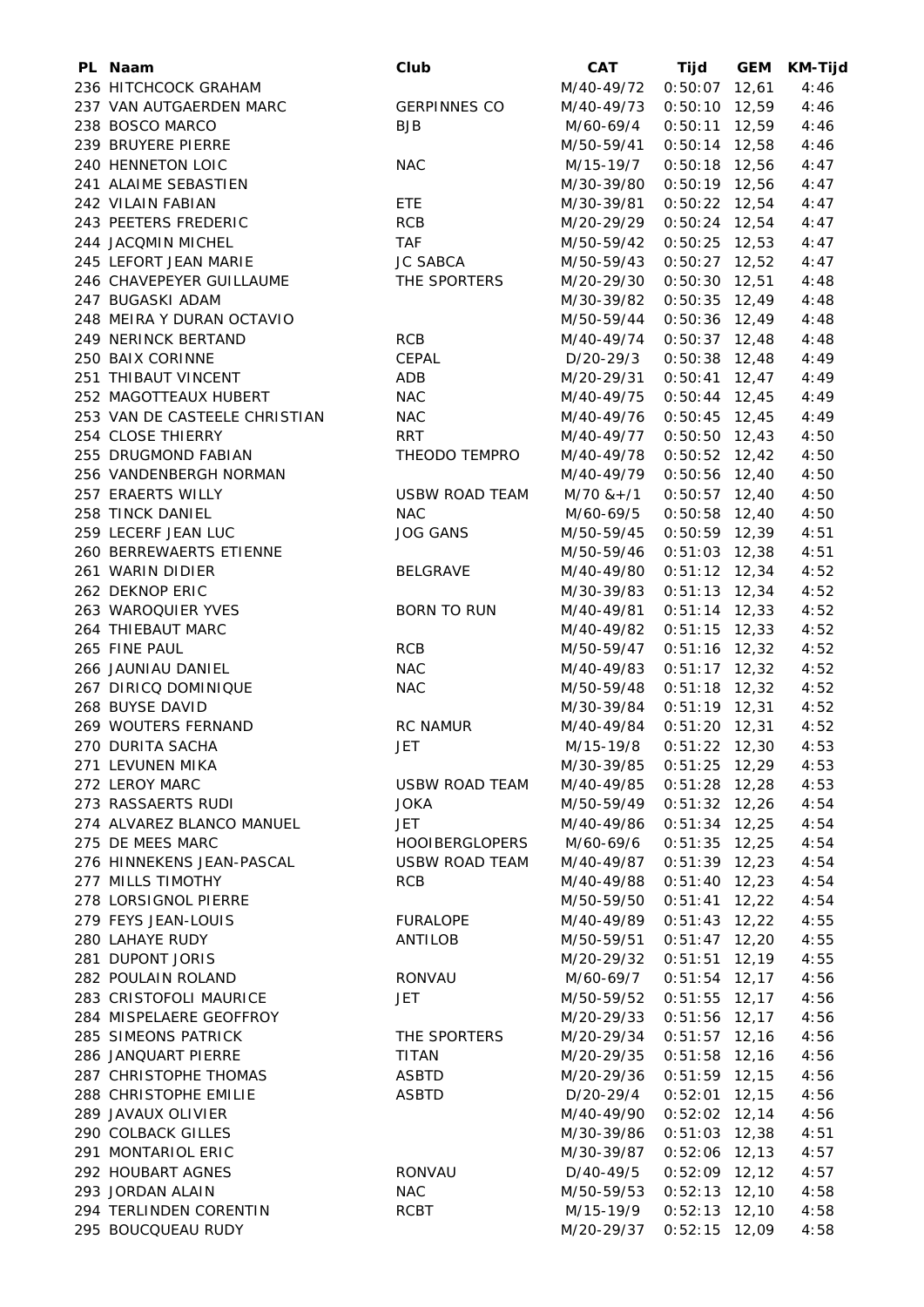| PL Naam                        | Club                  | <b>CAT</b>                | Tijd            | <b>GEM</b> | <b>KM-Tijd</b> |
|--------------------------------|-----------------------|---------------------------|-----------------|------------|----------------|
| 296 MORO TERRY                 | <b>NAC</b>            | M/40-49/91                | $0:52:16$ 12,09 |            | 4:58           |
| 297 TURLOT VALERIE             | <b>NAC</b>            | D/40-49/6                 | $0:52:17$ 12,08 |            | 4:58           |
| 298 DESCAMPS PIERRE            |                       | M/40-49/92                | $0:52:19$ 12,08 |            | 4:58           |
| 299 GENOT JULIEN               |                       | M/20-29/38                | $0:52:20$ 12,07 |            | 4:58           |
| 300 DELWARDE ANTOINE           | <b>TTC</b>            | M/30-39/88                | $0:52:22$ 12,06 |            | 4:58           |
| 301 VAN CAELENBERG BRUNO       |                       | M/30-39/89                | $0:52:23$ 12,06 |            | 4:58           |
| 302 DELAUNOY VINCENT           |                       | M/40-49/93                | $0:52:24$ 12,06 |            | 4:59           |
| 303 VAN ROMPAEY ANDRE          | <b>KNOET</b>          | M/50-59/54                | $0:52:25$ 12,05 |            | 4:59           |
| 304 BRISME CLAUDE              |                       | M/30-39/90                | $0:52:34$ 12,02 |            | 5:00           |
| 305 GOWIE CHRISTIAN            |                       | M/50-59/55                | $0:52:37$ 12,01 |            | 5:00           |
| 306 DELONGUEVILLE PHILIPPE     | <b>NAC</b>            | M/40-49/94                | $0:52:38$ 12,00 |            | 5:00           |
| 307 VANDENBERGHE MARNIX        | ANTILOB               | M/60-69/8                 | $0:52:39$ 12,00 |            | 5:00           |
| 308 COPOIS PHILIPPE            |                       | M/50-59/56                | $0:52:40$ 12,00 |            | 5:00           |
| 309 BALDAN WALTER              | <b>RCB</b>            | M/50-59/57                | $0:52:41$ 11,99 |            | 5:00           |
| 310 SEGGIO JEAN-FRANCOIS       |                       | M/40-49/95                | $0:52:42$ 11,99 |            | 5:00           |
| 311 MARCQ KARL                 | <b>USBW ROAD TEAM</b> | M/50-59/58                | $0:52:43$ 11,98 |            | 5:00           |
| 312 FRANCAUX MARC              |                       | M/40-49/96                | $0:52:44$ 11,98 |            | 5:00           |
| 313 DEGROOTE NICOLAAS          | <b>IXEL</b>           | M/30-39/91                | $0:52:47$ 11,97 |            | 5:01           |
| 314 BARBIER LAURENT            |                       | M/40-49/97                | $0:52:48$ 11,97 |            | 5:01           |
| 315 WALSCHAERTS FRANCOIS       |                       | M/40-49/98                | $0:52:50$ 11,96 |            | 5:01           |
| 316 STAPPERS FILIP             | CITIBANK TEAM         | M/30-39/92                | $0:52:52$ 11,95 |            | 5:01           |
| 317 MARCHAL MARIE LUCE         | VALLEE H              |                           | $0:52:55$ 11,94 |            | 5:02           |
| 318 MONFORT PHILIPPE           |                       | D/40-49/7                 |                 |            | 5:02           |
|                                |                       | M/40-49/99                | $0:52:56$ 11,94 |            |                |
| 319 BUCHET FREDERIC            | <b>USBW ROAD TEAM</b> | M/30-39/93                | $0:52:57$ 11,93 |            | 5:02           |
| 320 LUYPAERT FREDERIC          |                       | M/40-49/100               | $0:52:59$ 11,92 |            | 5:02           |
| 321 EYLENBOSCH GASTON          | B.V.L                 | M/60-69/9                 | $0:53:00$ 11,92 |            | 5:02           |
| 322 PAYEN PIERRE               |                       | M/60-69/10                | $0:53:02$ 11,91 |            | 5:02           |
| 323 BOURLEAU CHRISTIAN         |                       | M/50-59/59                | $0:53:05$ 11,90 |            | 5:02           |
| 324 WARTON MADEIRA MICHEL      |                       | M/40-49/101               | $0:53:06$ 11,90 |            | 5:03           |
| 325 LEJEUNE LUDOVIC            |                       | M/30-39/94                | $0:53:07$ 11,89 |            | 5:03           |
| 326 JOSE ANTONIO CALVO BARBERO |                       | M/15-19/10                | $0:53:08$ 11,89 |            | 5:03           |
| 327 CROMBOOM DANIEL            | ZEMKA                 | M/60-69/11                | $0:53:09$ 11,89 |            | 5:03           |
| 328 CAILLER STEVE              |                       | M/20-29/39                | $0:53:10$ 11,88 |            | 5:03           |
| 329 THEYS VINCENT              |                       | M/40-49/102 0:53:11 11,88 |                 |            | 5:03           |
| 330 DELHAYE JEAN-CHARLES       |                       | M/40-49/103 0:53:12 11,88 |                 |            | 5:03           |
| 331 SCHELKENS PATRICK          |                       | M/50-59/60                | $0:51:13$ 12,34 |            | 4:52           |
| 332 BACHMANN MARC              |                       | M/40-49/104               | $0:53:14$ 11,87 |            | 5:03           |
| 333 JANQUART THOMAS            |                       | M/30-39/95                | $0:53:15$ 11,86 |            | 5:03           |
| 334 ZELENIUTE EDITA            | TRI OTAN              | D/30-39/3                 | $0:53:16$ 11,86 |            | 5:04           |
| 335 COOSEMANS ROBIN            |                       | M/30-39/96                | $0:53:17$ 11,86 |            | 5:04           |
| 336 ROSSOGNE MICHAEL           |                       | M/30-39/97                | $0:53:18$ 11,85 |            | 5:04           |
| 337 VANDERLIN GERARD           |                       | M/40-49/105               | $0:53:19$ 11,85 |            | 5:04           |
| 338 NICAISE JEAN-PAUL          | OXY2000               | M/40-49/106               | $0:53:20$ 11,85 |            | 5:04           |
| 339 MUYTJENS RENE              | ANTILOB               | M/60-69/12                | $0:53:20$ 11,85 |            | 5:04           |
| 340 BYTHELL WILLIAM            |                       | M/60-69/13                | $0:53:21$ 11,84 |            | 5:04           |
| 341 BERSON JIMMY               |                       | M/20-29/40                | $0:53:22$ 11,84 |            | 5:04           |
| 342 DELZANDRE CHRISTIAN        | ANTILOB               | M/40-49/107               | $0:53:26$ 11,82 |            | 5:04           |
| 343 ABRAHAM LUC                | <b>USBW ROAD TEAM</b> | M/50-59/61                | $0:53:28$ 11,82 |            | 5:05           |
| 344 CARTIAUX MURIEL            | RCB                   | D/40-49/8                 | $0:53:34$ 11,79 |            | 5:05           |
| 345 CHABEAU VINCIANNE          | ANTILOB               | D/40-49/9                 | $0:53:35$ 11,79 |            | 5:05           |
| 346 BELLOTTO STEPHANE          |                       | M/30-39/98                | $0:53:38$ 11,78 |            | 5:06           |
| 347 PEETERS R AYMOND           | <b>RONVAU</b>         | M/50-59/62                | $0:53:42$ 11,77 |            | 5:06           |
| 348 RUGONI GINO                | CAB                   | M/50-59/63                | 0:53:44         | 11,76      | 5:06           |
| 349 CLOSSET FABRICE            | RC NAMUR              | M/40-49/108               | 0:53:46         | 11,75      | 5:06           |
| 350 COLOMBO SERGIO             | <b>RC NAMUR</b>       | M/50-59/64                | 0:53:49         | 11,74      | 5:07           |
| 351 TURBIAZ MICHEL             | PARA CL               | M/50-59/65                | 0:53:50         | 11,74      | 5:07           |
| 352 NOULARD OLIVER             |                       | M/20-29/41                | $0:53:51$ 11,73 |            | 5:07           |
| 353 MACAIGNE PHILIPPE          | <b>ESM</b>            | M/50-59/66                | $0:53:54$ 11,72 |            | 5:07           |
| 354 CHARLIER BAUDOUIN          | <b>JET</b>            | M/50-59/67                | $0:53:57$ 11,71 |            | 5:07           |
| 355 BUCK JEAN-FRANCOIS         | <b>TITAN</b>          | M/50-59/68                | $0:53:58$ 11,71 |            | 5:08           |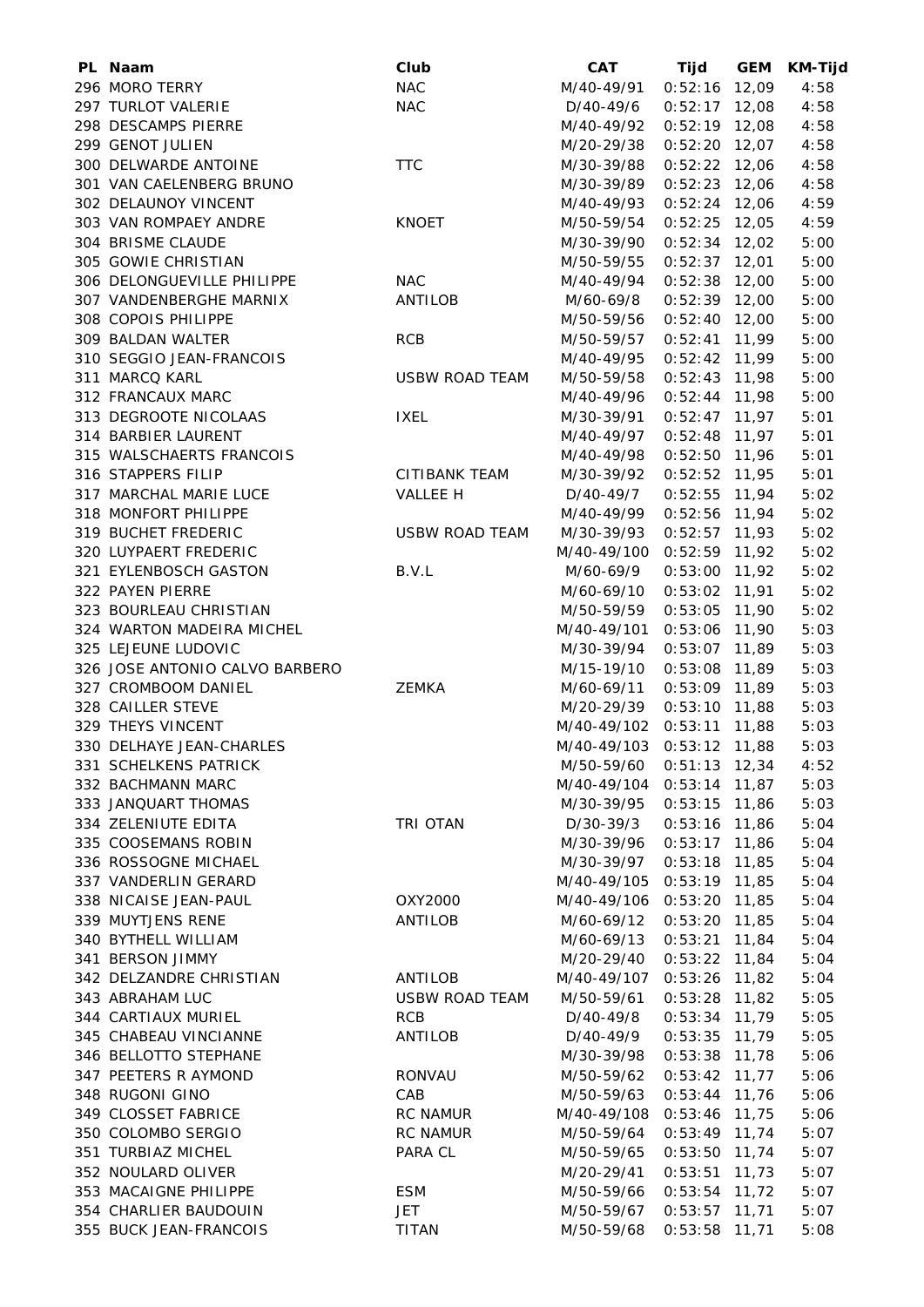| PL Naam                          | Club                          | <b>CAT</b>                              | Tijd            | <b>GEM</b> | <b>KM-Tijd</b> |
|----------------------------------|-------------------------------|-----------------------------------------|-----------------|------------|----------------|
| 356 HOUYOUX REGIS                |                               | M/30-39/99                              | $0:54:00$ 11,70 |            | 5:08           |
| 357 CHAMPAGNE JEAN-CHRISTOPHE    |                               | M/20-29/42                              | $0:54:04$ 11,69 |            | 5:08           |
| 358 BERTOUX SIMON                |                               | M/20-29/43                              | $0:54:06$ 11,68 |            | 5:08           |
| 359 HOUA MYRIAM                  | <b>NAC</b>                    | D/50-59/1                               | $0:54:08$ 11,67 |            | 5:08           |
| 360 JOLY MICHEL                  | <b>NAC</b>                    | M/40-49/109                             | $0:54:10$ 11,66 |            | 5:09           |
| 361 GILBERT MARIUS               |                               | M/30-39/100 0:54:15 11,65               |                 |            | 5:09           |
| 362 BAIKRICH GUY                 | <b>RCB</b>                    | M/60-69/14                              | $0:54:16$ 11,64 |            | 5:09           |
| 363 LEMPEREUR JEAN               | <b>BOUFFIOL</b>               | M/40-49/110 0:54:19 11,63               |                 |            | 5:09           |
| 364 VIGNIER TANGUY               |                               | M/30-39/101 0:54:21 11,62               |                 |            | 5:10           |
| 365 CASSART THIBAUT              |                               | M/20-29/44                              | $0:54:24$ 11,61 |            | 5:10           |
| 366 OLIVIER PIERRE               |                               | M/50-59/69                              | $0:54:26$ 11,61 |            | 5:10           |
| 367 STEVENS ELENA                | <b>BOUFFIOL</b>               | D/30-39/4                               | $0:54:29$ 11,60 |            | 5:10           |
| 368 REINARZ RAPHAEL              |                               | M/30-39/102 0:54:30 11,59               |                 |            | 5:11           |
| 369 GRAUWELS FREDERIC            |                               | M/30-39/103 0:54:32 11,59               |                 |            | 5:11           |
| 370 CEULEMANS BERNARD            | <b>NAC</b>                    | M/40-49/111 0:54:33 11,58               |                 |            | 5:11           |
| 371 TEICHMANN PAUL               |                               | M/50-59/70                              | $0:54:35$ 11,57 |            | 5:11           |
| 372 GHERAILLE JEAN-MARC          |                               | M/40-49/112 0:54:36 11,57               |                 |            | 5:11           |
| 373 URBAIN BAUDOUIN              |                               | M/30-39/104                             | $0:54:38$ 11,56 |            | 5:11           |
| 374 MAES SERGE                   |                               | M/40-49/113 0:54:39 11,56               |                 |            | 5:11           |
| 375 GONZALEZ JOSE                |                               |                                         | $0:54:42$ 11,55 |            | 5:12           |
|                                  | <b>KURISTO</b><br><b>RIWA</b> | M/60-69/15<br>M/40-49/114 0:54:44 11,54 |                 |            |                |
| 376 VANHOUTTE JOHN               |                               | M/40-49/115 0:54:47 11,53               |                 |            | 5:12           |
| 377 CASTELLINI FABRIZIO          | <b>GERPINNES CO</b>           |                                         |                 |            | 5:12           |
| 378 VANDERAST CAROLINE           | <b>USBW ROAD TEAM</b>         | D/30-39/5                               | $0:54:48$ 11,53 |            | 5:12           |
| 379 BERSON CHRISTIAN             | <b>NAC</b>                    | M/50-59/71                              | $0:54:51$ 11,52 |            | 5:13           |
| 380 COOLS CHRISTIAN              | <b>JAMES</b>                  | M/50-59/72                              | $0:54:53$ 11,51 |            | 5:13           |
| 381 PALUMBO SALVATORE            | <b>KURISTO</b>                | M/60-69/16                              | $0:54:54$ 11,51 |            | 5:13           |
| 382 RENGLE KOEN                  | <b>JOG CLUBJE</b>             | M/50-59/73                              | $0:54:56$ 11,50 |            | 5:13           |
| 383 WILLEMS TIMOUN               | <b>GERPINNES CO</b>           | M/40-49/116                             | $0:54:58$ 11,49 |            | 5:13           |
| 384 D'HERDE MARC                 | <b>NAC</b>                    | M/40-49/117                             | $0:55:00$ 11,49 |            | 5:13           |
| 385 BOUDART ALAIN                | <b>NAC</b>                    | M/40-49/118 0:55:05 11,47               |                 |            | 5:14           |
| 386 ACETO DOMENICO               | <b>GERPINNES CO</b>           | M/50-59/74                              | $0:55:06$ 11,47 |            | 5:14           |
| 387 DELCOIGNE PATRICK            |                               | M/40-49/119 0:55:09 11,46               |                 |            | 5:14           |
| 388 RAGOUBI BOUJEMAN             |                               | M/50-59/75                              | $0:55:10$ 11,45 |            | 5:14           |
| 389 DENIS CHRISTIAN              |                               | M/50-59/76                              | $0:55:14$ 11,44 |            | 5:15           |
| 390 SONCK ANDRE                  |                               | M/40-49/120 0:55:17 11,43               |                 |            | 5:15           |
| 391 HERMANS BENOIT               |                               | M/50-59/77                              | $0:55:20$ 11,42 |            | 5:15           |
| 392 VANHAEKENDOVER JEAN FRANCOIS | ANTILOB                       | M/50-59/78                              | $0:55:25$ 11,40 |            | 5:16           |
| 393 RULMONT BENJAMIN             |                               | M/20-29/45                              | $0:55:28$ 11,39 |            | 5:16           |
| 394 KEVERS JEAN                  |                               | M/30-39/105                             | $0:55:29$ 11,39 |            | 5:16           |
| 395 TAVIER PASCAL                | <b>JC THIMEON</b>             | M/40-49/121                             | $0:55:31$ 11,38 |            | 5:16           |
| 396 PATERNOSTRE JEAN-JACQUES     | <b>WAIKIK</b>                 | M/40-49/122                             | $0:55:34$ 11,37 |            | 5:17           |
| 397 PREAT PHILIPPE               |                               | M/40-49/123                             | $0:55:38$ 11,36 |            | 5:17           |
| 398 AGNEESSENS ANTHONY           | JET                           | M/15-19/11                              | $0:55:45$ 11,33 |            | 5:18           |
| 399 BROOS JOHAN                  | OEH                           | M/30-39/106 0:55:46 11,33               |                 |            | 5:18           |
| 400 DESMET JEAN-YVES             | <b>TITAN</b>                  | M/40-49/124 0:55:48 11,32               |                 |            | 5:18           |
| 401 VAN KOLEN JOEL               |                               | M/50-59/79                              | $0:55:50$ 11,32 |            | 5:18           |
| 402 MATHIEU MICHEL               |                               | M/40-49/125 0:56:00 11,28               |                 |            | 5:19           |
| 403 ADANT OLIVIER                |                               | M/40-49/126 0:56:05 11,27               |                 |            | 5:20           |
| 404 GOOR PHILIPPE                |                               | M/40-49/127 0:56:07 11,26               |                 |            | 5:20           |
| 405 DUPUIS BENOIT                | <b>JAMES</b>                  | M/50-59/80                              | $0:56:10$ 11,25 |            | 5:20           |
| 406 REDOUTE GAELLE               |                               | D/15-19/1                               | $0:56:12$ 11,24 |            | 5:20           |
| 407 BAUDUIN DIDIER               |                               | M/40-49/128                             | $0:56:16$ 11,23 |            | 5:21           |
| 408 STILMANT DENIS               | <b>NAC</b>                    | M/40-49/129                             | $0:56:20$ 11,22 |            | 5:21           |
| 409 ROUYET YVES                  |                               | M/40-49/130                             | $0:56:21$ 11,21 |            | 5:21           |
| 410 EECKHOUT MARC                | JET                           | M/40-49/131                             | $0:56:25$ 11,20 |            | 5:21           |
| 411 MERTENS ANNE                 | JET                           | D/50-59/2                               | $0:55:26$ 11,40 |            | 5:16           |
| 412 NOYON JEAN-LUC               | <b>GERPINNES CO</b>           | M/50-59/81                              | $0:56:29$ 11,19 |            | 5:22           |
| 413 DELANDER OLIVIER TANGUY      | CITIBANK TEAM                 | M/20-29/46                              | $0:56:30$ 11,18 |            | 5:22           |
| 414 GEERAERTS JOS                | <b>CSF</b>                    | M/50-59/82                              | $0:56:34$ 11,17 |            | 5:22           |
| 415 VAN LAETHEM GUY              | <b>RIWA</b>                   | M/40-49/132 0:56:39 11,15               |                 |            | 5:23           |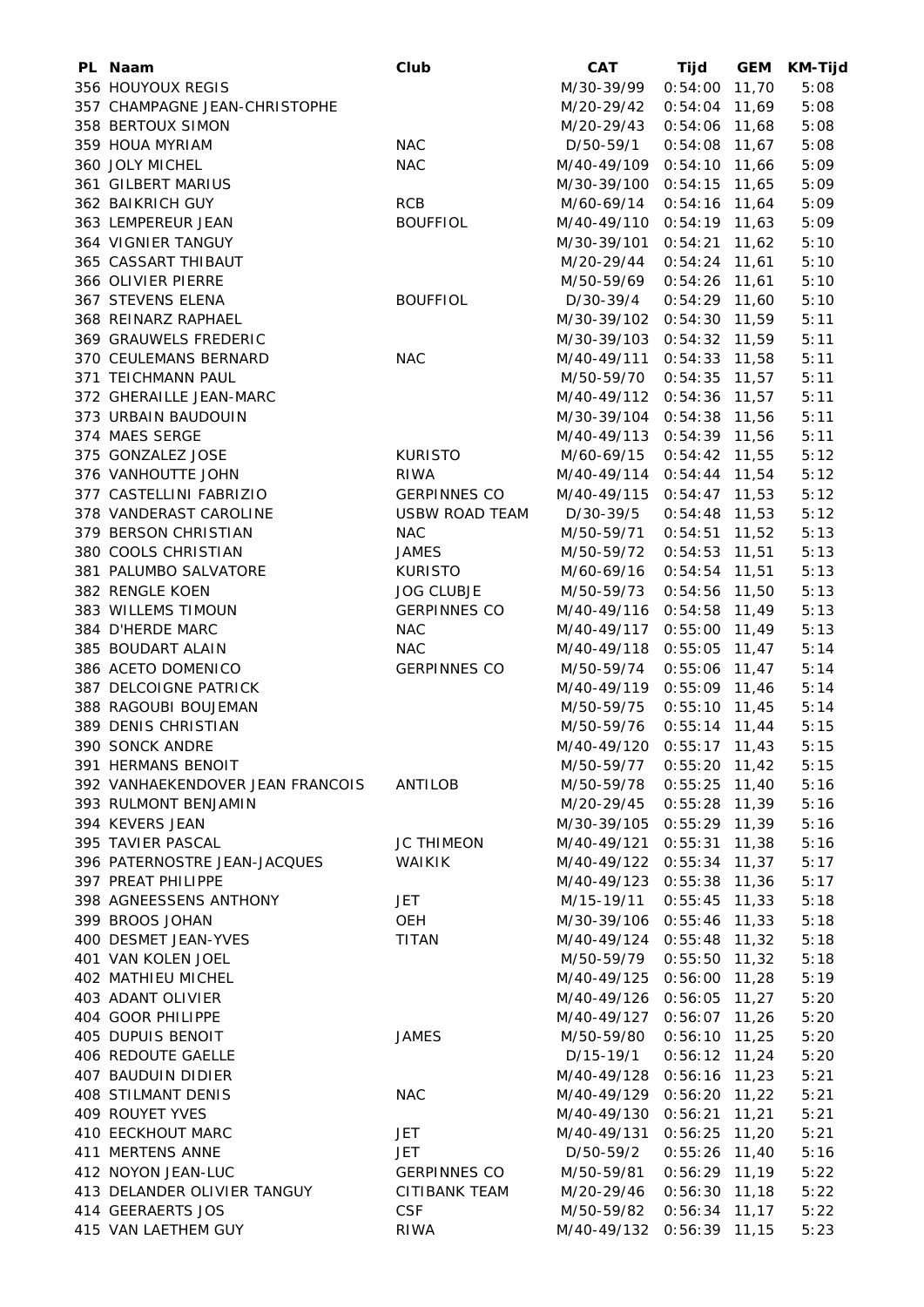| PL Naam                     | Club                  | <b>CAT</b>                | <b>Tijd</b>     | <b>GEM</b> | <b>KM-Tijd</b> |
|-----------------------------|-----------------------|---------------------------|-----------------|------------|----------------|
| 416 GLINSKI JULIA           |                       | D/30-39/6                 | $0:56:40$ 11,15 |            | 5:23           |
| 417 HENDRICKX PIERRE        |                       | M/40-49/133               | $0:56:44$ 11,14 |            | 5:23           |
| 418 MELON JEAN-MARC         | <b>NAC</b>            | M/50-59/83                | $0:56:47$ 11,13 |            | 5:24           |
| 419 DE VYLDER LUC           | AXA TEAM              | M/50-59/84                | $0:56:48$ 11,12 |            | 5:24           |
| 420 GODART ALEXANDRE        | <b>SPORTERS</b>       | M/20-29/47                | $0:56:50$ 11,12 |            | 5:24           |
| 421 SONET RENAUD            | <b>NAC</b>            | M/30-39/107               | $0:56:52$ 11,11 |            | 5:24           |
| 422 VYGEN JIMMY             |                       | M/20-29/48                | $0:56:54$ 11,10 |            | 5:24           |
| 423 SCOUBEAU ANNE-MARIE     | <b>HAC</b>            | $D/60$ & +/1              | $0:56:56$ 11,10 |            | 5:24           |
| 424 LEHAIRE IVAN            | <b>JET</b>            | M/40-49/134 0:56:58 11,09 |                 |            | 5:25           |
| 425 VAN EERDEWEGH FRANCIS   | B.V.L                 | M/40-49/135 0:56:59 11,09 |                 |            | 5:25           |
| 426 VANDENHAUTE PATRICK     | <b>ESM</b>            | M/50-59/85                | $0:57:02$ 11,08 |            | 5:25           |
| 427 VANDEN DRIESCH FRANCOIS | <b>DACM</b>           | M/40-49/136 0:57:04 11,07 |                 |            | 5:25           |
| 428 FAMULARO FREDERIC       | RIWA                  | M/20-29/49                | $0:57:08$ 11,06 |            | 5:26           |
| 429 ALBERT MICHEL           | <b>RONVAU</b>         | M/40-49/137               | $0:57:10$ 11,05 |            | 5:26           |
| 430 EDRIAT NATHALIE         | <b>NAC</b>            | D/40-49/10                | $0:57:13$ 11,04 |            | 5:26           |
| 431 BOVY DANIEL             | <b>NAC</b>            | M/60-69/17                | $0:57:16$ 11,03 |            | 5:26           |
| 432 MAUBILLE BENOIT         | RONVAU                | M/40-49/138 0:57:19 11,02 |                 |            | 5:27           |
| 433 PIRET CHRISTOPHE        | <b>RC NAMUR</b>       | M/40-49/139               | $0:57:21$ 11,02 |            | 5:27           |
| 434 VERBOOMEN JEAN-LOUIS    | <b>USBW ROAD TEAM</b> | M/40-49/140               | $0:57:22$ 11,01 |            | 5:27           |
| 435 DELATTE DAMIEN          |                       | M/40-49/141               | $0:57:27$ 11,00 |            | 5:27           |
| 436 MARTINELLA STEFANO      |                       | M/30-39/108 0:57:30 10,99 |                 |            | 5:28           |
| 437 JAMART ERIC             | <b>TITAN</b>          | M/50-59/86                | $0:57:34$ 10,98 |            | 5:28           |
| 438 GEERAERTS MAGALI        | <b>CSF</b>            | D/20-29/5                 | $0:57:36$ 10,97 |            | 5:28           |
| 439 DENAUW FREDERIC         | <b>NAC</b>            | M/40-49/142 0:57:38 10,96 |                 |            | 5:28           |
| 440 GOFFE SEBASTIEN         | <b>NAC</b>            | M/30-39/109 0:57:41 10,95 |                 |            | 5:29           |
| 441 GILLES ALAIN            | <b>JODOIGNE</b>       |                           | $0:57:42$ 10,95 |            | 5:29           |
| 442 ROGMANS INGRID          |                       | M/60-69/18                |                 |            | 5:29           |
|                             |                       | D/30-39/7                 | $0:57:44$ 10,94 |            |                |
| 443 MARTIN ERVAR            |                       | M/30-39/110 0:57:45 10,94 |                 |            | 5:29           |
| 444 LAURENT ALAIN           | <b>NAC</b>            | M/50-59/87                | $0:57:48$ 10,93 |            | 5:29           |
| 445 HAMENDE MICHEL          | <b>CSF</b>            | M/40-49/143               | $0:57:49$ 10,93 |            | 5:29           |
| 446 ETIENNE CHRISTIAN       | CHAMPION              | M/50-59/88                | $0:57:52$ 10,92 |            | 5:30           |
| 447 ALAIME AURELIE          |                       | D/30-39/8                 | $0:57:55$ 10,91 |            | 5:30           |
| 448 ELIARD MARIE CHRISTINE  |                       | D/40-49/11                | $0:57:59$ 10,90 |            | 5:30           |
| 449 VENTURELLI SYLVIE       |                       | D/40-49/12                | $0:58:03$ 10,88 |            | 5:31           |
| 450 BINON GAETANE           | CEPAL                 | D/40-49/13                | $0:58:02$ 10,89 |            | 5:31           |
| 451 REUSS BENOIT            | TEND DET              | M/40-49/144               | $0:58:05$ 10,88 |            | 5:31           |
| 452 DURIEUX ALAIN           |                       | M/40-49/145               | $0:58:07$ 10,87 |            | 5:31           |
| 453 PALMANS FABIEN          |                       | M/30-39/111               | $0:58:10$ 10,86 |            | 5:31           |
| 454 ROEX PATRICK            | USBW ROAD TEAM        | M/50-59/89                | $0:58:13$ 10,85 |            | 5:32           |
| 455 BASSOULET JEAN CLAUDE   | <b>JC THIMEON</b>     | M/60-69/19                | $0:58:15$ 10,85 |            | 5:32           |
| 456 DELEPINE ANTOINE        | THE SPORTERS          | M/20-29/50                | 0:58:19         | 10,83      | 5:32           |
| 457 DEVROYE FREDERIC        |                       | M/40-49/146               | 0:58:21         | 10,83      | 5:32           |
| 458 MABILLE CARINE          |                       | D/40-49/14                | $0:58:24$ 10,82 |            | 5:33           |
| 459 ROMBAUT ALAIN           |                       | M/60-69/20                | 0:58:27         | 10,81      | 5:33           |
| 460 DEGREVE MICHEL          |                       | M/50-59/90                | $0:58:29$ 10,80 |            | 5:33           |
| 461 FLAMENT PHILIPPE        |                       | M/40-49/147               | $0:58:33$ 10,79 |            | 5:34           |
| 462 PIRART BORIS            |                       | M/50-59/91                | $0:58:35$ 10,78 |            | 5:34           |
| <b>463 VAREWYCK PIERRE</b>  | ANTILOB               | M/50-59/92                | $0:58:37$ 10,78 |            | 5:34           |
| 464 BUYENS JOHAN            | BAV                   | M/60-69/21                | $0:58:39$ 10,77 |            | 5:34           |
| 465 SANGLIER GERARD         | <b>ESM</b>            | M/50-59/93                | 0:58:41         | 10,77      | 5:34           |
| 466 WILLOT YVES             |                       | M/50-59/94                | $0:58:43$ 10,76 |            | 5:35           |
| <b>467 EQUINET FREDERIC</b> |                       | M/30-39/112               | 0:58:46         | 10,75      | 5:35           |
| <b>468 DUYCK NADINE</b>     | <b>USBW ROAD TEAM</b> | D/50-59/3                 | 0:58:49         | 10,74      | 5:35           |
| <b>469 BENOIT BRIGITTE</b>  | <b>USBW ROAD TEAM</b> | D/40-49/15                | 0:58:54         | 10,73      | 5:36           |
| 470 METILLON HENRI          | <b>USBW ROAD TEAM</b> | M/50-59/95                | 0:58:56         | 10,72      | 5:36           |
| 471 DOUTRELIGNE HERVE       |                       | M/50-59/96                | 0:58:59         | 10,71      | 5:36           |
| 472 PENING CHRISTIAN        | VALLEE H              | M/60-69/22                | 0:59:03         | 10,70      | 5:36           |
| 473 LETELLIER MICHEL        |                       | M/40-49/148               | 0:59:05         | 10,69      | 5:37           |
| 474 LUCAS PIERRE            |                       | M/50-59/97                | 0:59:07         | 10,69      | 5:37           |
| 475 PIERRET STEPHANE        |                       | M/40-49/149 0:59:08 10,68 |                 |            | 5:37           |
|                             |                       |                           |                 |            |                |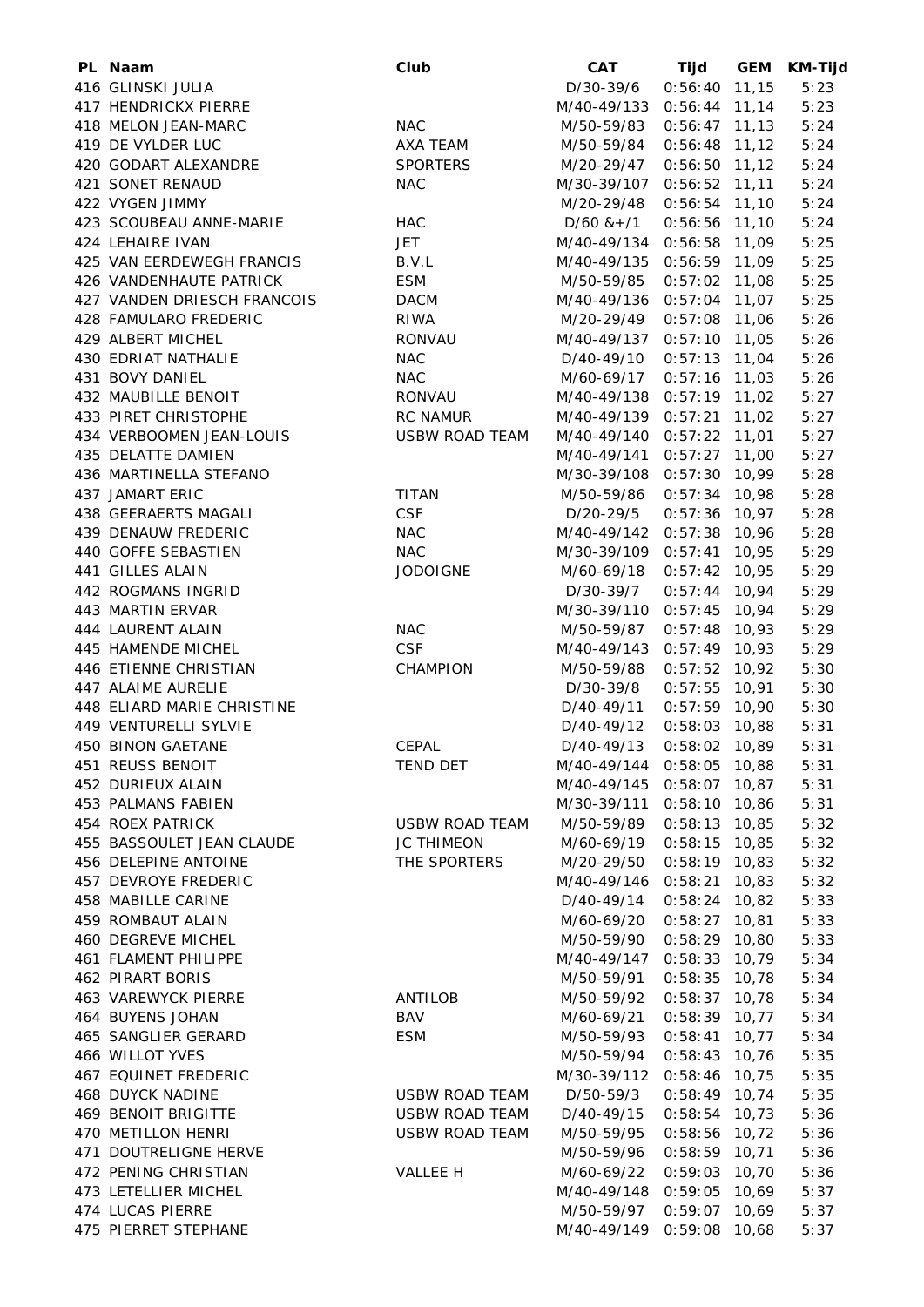| PL Naam                    | Club            | <b>CAT</b>                | Tijd            | <b>GEM</b> | KM-Tijd |
|----------------------------|-----------------|---------------------------|-----------------|------------|---------|
| 476 DEWIGNE BERNARD        | <b>GLOBE TR</b> | M/50-59/98                | $0:59:10$ 10,68 |            | 5:37    |
| 477 VYGEN JONATHAN         |                 | M/20-29/51                | $0:59:13$ 10,67 |            | 5:37    |
| 478 VAN PEE TANGUY         |                 | M/20-29/52                | $0:59:16$ 10,66 |            | 5:38    |
| 479 ROZENBLAT STEPHANE     |                 | M/40-49/150               | $0:59:17$ 10,66 |            | 5:38    |
| 480 MALBURNY JULIEN        |                 | M/20-29/53                | $0:59:20$ 10,65 |            | 5:38    |
| 481 DETHIER SYLVIA         | <b>NAC</b>      | D/40-49/16                | $0:59:22$ 10,64 |            | 5:38    |
| 482 COLMANT OLIVIER        |                 | M/50-59/99                | $0:59:24$ 10,64 |            | 5:38    |
| 483 COLMANT AURELIEN       |                 | M/20-29/54                | $0:59:26$ 10,63 |            | 5:39    |
| 484 SEGGIO PINO            | <b>NAC</b>      | M/60-69/23                | $0:59:28$ 10,62 |            | 5:39    |
| 485 FRANCART RENAUD        |                 | M/30-39/113               | $0:59:30$ 10,62 |            | 5:39    |
| 486 LEBEAU MARIANNE        | USBW ROAD TEAM  | D/40-49/17                | $0:59:34$ 10,61 |            | 5:39    |
| <b>487 DERUYTER DIDIER</b> | <b>JC ESTIN</b> | M/50-59/100               | $0:59:36$ 10,60 |            | 5:40    |
| 488 BOUDART JEAN PAUL      | <b>KURISTO</b>  | M/50-59/101               | $0:59:38$ 10,59 |            | 5:40    |
| 489 CORNELIS BRIGITTE      | <b>KURISTO</b>  | D/40-49/18                | $0:59:40$ 10,59 |            | 5:40    |
| 490 MAGE ALAIN             | <b>KURISTO</b>  | M/50-59/102               | $0:59:42$ 10,58 |            | 5:40    |
| 491 COPINE DOMINIQUE       | ANTILOB         | D/40-49/19                | $0:59:44$ 10,58 |            | 5:40    |
| 492 BAWIN BRIGITTE         | <b>JAMES</b>    | D/50-59/4                 | $0:59:45$ 10,57 |            | 5:40    |
| 493 BOREUX MICHAEL         |                 | M/30-39/114 0:59:46 10,57 |                 |            | 5:41    |
| 494 LAGRENET CEDRIC        | <b>JET</b>      | M/20-29/55                | $0:59:47$ 10,57 |            | 5:41    |
| 495 PESTIEAU BENJAMIN      |                 | M/30-39/115 0:59:48 10,57 |                 |            | 5:41    |
| 496 ANTOINE ALAIN          | <b>RC NAMUR</b> | M/40-49/151               | $0:59:50$ 10,56 |            | 5:41    |
| 497 GOURDIN MICHEL         |                 | M/50-59/103               | $0:59:51$ 10,56 |            | 5:41    |
| 498 DERCQ REMY             |                 | M/40-49/152 0:59:53 10,55 |                 |            | 5:41    |
|                            |                 |                           |                 |            |         |
| 499 HAUREZ MICHAEL         | <b>NAC</b>      | M/30-39/116 0:59:55 10,54 |                 |            | 5:41    |
| 500 STEVENS CHRISTOPHE     |                 | M/30-39/117 0:59:57 10,54 |                 |            | 5:42    |
| 501 BODART CLAUDE          | <b>UAC</b>      | M/60-69/24                | 0:59:58 10,54   |            | 5:42    |
| 502 MAGOTTE OLIVIER        | <b>JAMES</b>    | M/30-39/118 1:00:01 10,53 |                 |            | 5:42    |
| 503 BRABANT ROBERT         | <b>HAC</b>      | $M/70$ & +/2              | 1:00:03 10,52   |            | 5:42    |
| 504 DESIETER FRANCK        |                 | M/30-39/119               | $1:00:05$ 10,52 |            | 5:42    |
| 505 HAINE JAN              |                 | M/30-39/120               | $1:00:08$ 10,51 |            | 5:43    |
| 506 CLAES VINCENT          |                 | M/40-49/153               | $1:00:10$ 10,50 |            | 5:43    |
| 507 PLETINCKX MARTINE      | ANTILOB         | D/50-59/5                 | $1:00:13$ 10,49 |            | 5:43    |
| 508 MIDDAG MARC            |                 | M/50-59/104 1:00:15 10,49 |                 |            | 5:43    |
| 509 VLAEYEN JAN            | <b>ACHILLE</b>  | M/40-49/154               | $1:00:19$ 10,47 |            | 5:44    |
| 510 SYMONS PETRO           | <b>NAC</b>      | M/50-59/105 1:00:22 10,47 |                 |            | 5:44    |
| 511 WAGENAAR DOMINIQUE     |                 | M/30-39/121               | $1:00:28$ 10,45 |            | 5:45    |
| 512 LEMPEREUR BERNADETTE   | <b>KURISTO</b>  | D/50-59/6                 | $1:00:35$ 10,43 |            | 5:45    |
| 513 DESEAU SABINE          | <b>JOG GANS</b> | D/40-49/20                | $1:00:40$ 10,41 |            | 5:46    |
| 514 HAVAUX CATHERINE       |                 | $D/40-49/21$              | $1:00:45$ 10,40 |            | 5:46    |
| 515 WILLEM PHILIPPE        |                 | M/50-59/106               | $1:00:48$ 10,39 |            | 5:46    |
| 516 VANDERAUWERA INGRID    | <b>SWIFT</b>    | D/40-49/22                | $1:00:50$ 10,39 |            | 5:47    |
| 517 MAROT ANNE             | USBW ROAD TEAM  | D/50-59/7                 | 1:00:54         | 10,37      | 5:47    |
| 518 FRANCIS SOPHIE         | USBW ROAD TEAM  | D/30-39/9                 | $1:00:56$ 10,37 |            | 5:47    |
| 519 MARIEN JEAN-LUC        |                 | M/50-59/107               | $1:00:57$ 10,37 |            | 5:47    |
| 520 LEIPER JOAN            |                 | D/20-29/6                 | $1:00:58$ 10,36 |            | 5:47    |
| 521 MALVOZ JEAN-REMY       | <b>ESM</b>      | M/60-69/25                | 1:00:59 10,36   |            | 5:47    |
| 522 LACROIX PATRICK        | USBW ROAD TEAM  | M/50-59/108               | $1:01:01$ 10,35 |            | 5:48    |
| 523 LEMINEUR BERNARD       |                 | M/50-59/109               | $1:01:03$ 10,35 |            | 5:48    |
| 524 COPPIETERS BRUNO       | <b>BAV</b>      | M/50-59/110               | $1:01:05$ 10,34 |            | 5:48    |
| 525 ESCUDERO ANGELA        |                 | D/40-49/23                | $1:01:06$ 10,34 |            | 5:48    |
| 526 VANHAMMEE GREGORY      | <b>SWIFT</b>    | M/40-49/155               | $1:01:32$ 10,27 |            | 5:51    |
| 527 DELATINNE DOMINIQUE    | <b>STT</b>      | D/30-39/10                | $1:01:34$ 10,26 |            | 5:51    |
| 528 DOSIMONT THIERRY       | RONVAU          | M/50-59/111               | 1:01:59 10,19   |            | 5:53    |
| 529 LIGNY CAROLINE         |                 | M/40-49/156               | 1:02:09 10,17   |            | 5:54    |
| 530 SIMON BERNARD          |                 | M/40-49/157               | 1:02:14         | 10, 15     | 5:55    |
| 531 PILATE GUY             | VALLEE H        | M/60-69/26                | 1:02:15         | 10, 15     | 5:55    |
| 532 POLLE CAROLL           | ANTILOB         | D/40-49/24                | $1:02:23$ 10,13 |            | 5:55    |
| 533 WINS CHRISTOPHE        |                 | M/20-29/56                | 1:02:30         | 10, 11     | 5:56    |
| 534 DUCHENE JEAN PIERRE    | <b>RONVAU</b>   | M/50-59/112               | $1:02:36$ 10,09 |            | 5:57    |
| 535 KAUFMANN ALAIN         | <b>JOG GANS</b> | M/50-59/113               | $1:02:43$ 10,07 |            | 5:57    |
|                            |                 |                           |                 |            |         |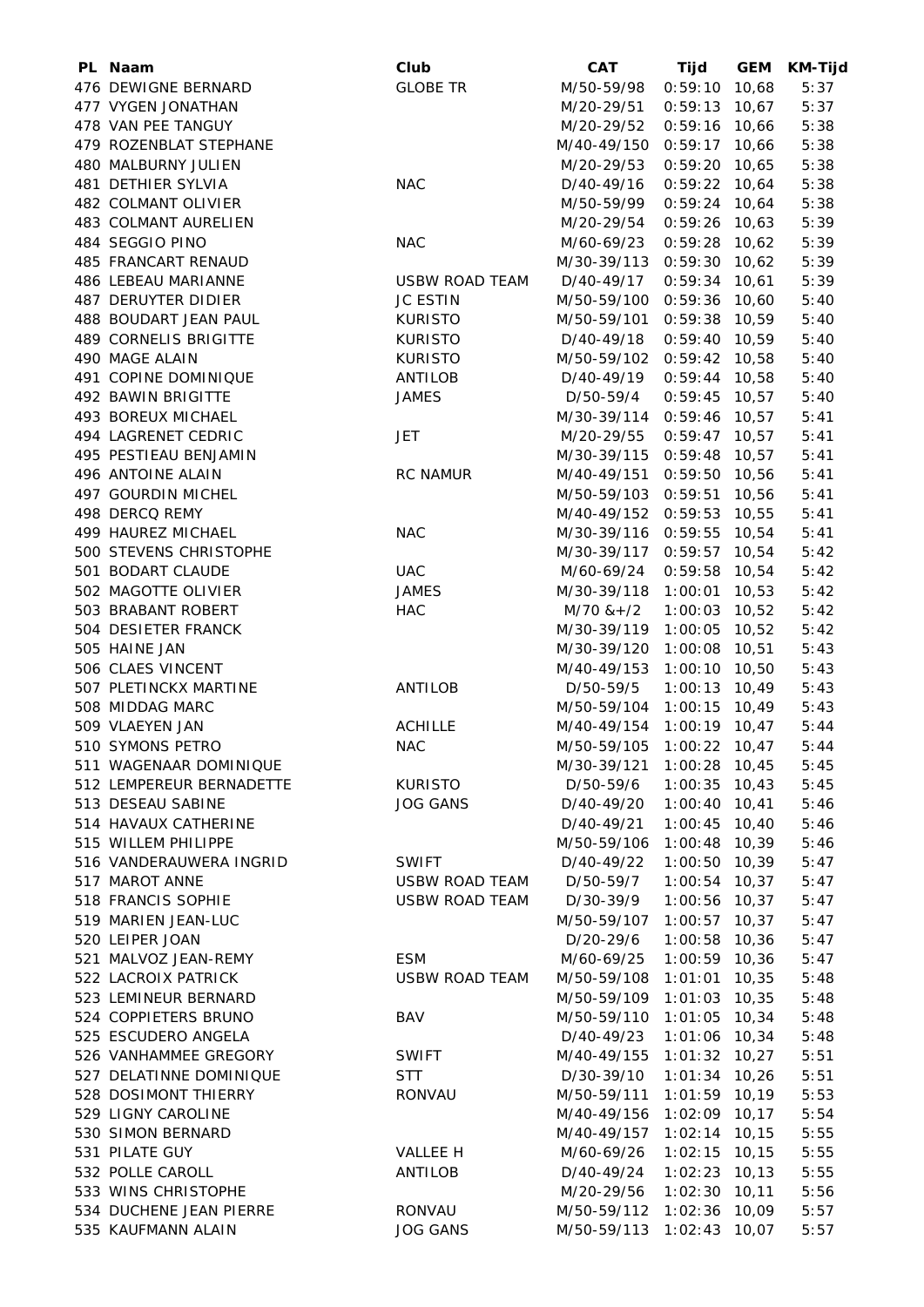| PL Naam                       | Club                  | <b>CAT</b>          | Tijd            | GEM   | <b>KM-Tijd</b> |
|-------------------------------|-----------------------|---------------------|-----------------|-------|----------------|
| 536 BONVARLEZ RUDI            |                       | M/40-49/158 1:02:44 |                 | 10,07 | 5:57           |
| 537 VIERENDEEL RITA           | LEEUWERI              | D/50-59/8           | $1:02:46$ 10,07 |       | 5:58           |
| 538 DUPUIS JEAN MARIE         |                       | M/50-59/114         | $1:02:50$ 10,06 |       | 5:58           |
| 539 DEVREESE JEAN-CLAUDE      | <b>JAMES</b>          | M/50-59/115         | 1:02:52         | 10,05 | 5:58           |
| 540 VANEERDEWEGH CHRISTINE    | LEEUWERI              | D/40-49/25          | 1:03:08         | 10,01 | 6:00           |
| 541 JORDENS RENE              |                       | M/50-59/116         | 1:03:16         | 9,99  | 6:00           |
| 542 DACY JEAN-CHARLES         | <b>JOG GAST</b>       | M/60-69/27          | 1:03:19         | 9,98  | 6:01           |
| 543 DACY BRUNO                | <b>JOG GAST</b>       | M/30-39/122         | 1:03:21         | 9,97  | 6:01           |
| 544 GONZALLEZ MADRID PILAR    | ENJAMBEE              | M/40-49/159         | 1:03:22         | 9,97  | 6:01           |
| 545 DEGRAEVE HILDE            | <b>NAC</b>            | D/40-49/26          | 1:03:23         | 9,97  | 6:01           |
| 546 GOURDIN VINCIANE          |                       | D/50-59/9           | 1:03:27         | 9,96  | 6:02           |
| 547 MADHOUN PHILIPPE          |                       | M/50-59/117 1:03:30 |                 | 9,95  | 6:02           |
| 548 THIRION FRANCOISE         | <b>ESM</b>            | D/50-59/10          | 1:03:33         | 9,94  | 6:02           |
| 549 COPPENS PHILIPPE          | <b>NAC</b>            | M/50-59/118         | 1:03:37         | 9,93  | 6:02           |
| 550 GEULETTE NATHALIE         |                       | D/40-49/27          | 1:03:46         | 9,91  | 6:03           |
| 551 RUSSO GUISEPPE            |                       |                     |                 |       |                |
|                               |                       | M/30-39/123         | 1:03:49         | 9,90  | 6:04           |
| 552 PENNINCK DOMINIQUE        | <b>KURISTO</b>        | M/50-59/119         | 1:03:55         | 9,88  | 6:04           |
| 553 WARNOTTE THOMAS           |                       | M/20-29/57          | 1:03:59         | 9,87  | 6:05           |
| 554 FOCKEDEY NICOLETTE        | <b>JAMES</b>          | D/40-49/28          | 1:04:07         | 9,85  | 6:05           |
| 555 GUILLAUME NICOLAS         |                       | M/20-29/58          | 1:04:13         | 9,84  | 6:06           |
| 556 GUSBIN CATHY              | <b>SWIFT</b>          | D/40-49/29          | 1:04:41         | 9,77  | 6:09           |
| 557 DENIS VINCENT             | <b>SWIFT</b>          | M/40-49/160         | 1:04:42         | 9,77  | 6:09           |
| 558 DE MOERLOOSE PHILIPPE     |                       | M/40-49/161         | 1:04:43         | 9,76  | 6:09           |
| 559 DELOOSE FREDERIC          |                       | M/20-29/59          | 1:04:46         | 9,76  | 6:09           |
| 560 VANLOO MARC               | RONVAU                | M/50-59/120         | 1:04:47         | 9,75  | 6:09           |
| 561 GIOVANNANGELO ESTELLE     |                       | D/30-39/11          | 1:04:48         | 9,75  | 6:09           |
| 562 DEN HOUDIJKER WILLEM      | <b>JOG BEER</b>       | M/60-69/28          | 1:04:49         | 9,75  | 6:09           |
| 563 GIOVANNANCECI ALAIN       | <b>ESM</b>            | M/50-59/121         | 1:04:50         | 9,74  | 6:09           |
| 564 GIROULLE LIONEL           |                       | M/30-39/124         | 1:04:51         | 9,74  | 6:10           |
| 565 MAMONE SANTO              | <b>OTC</b>            | M/40-49/162         | 1:05:04         | 9,71  | 6:11           |
| 566 GENOT YVES                |                       | M/50-59/122         | 1:05:09         | 9,70  | 6:11           |
| 567 MAZY ANTOINE              |                       | M/40-49/163         | 1:05:15         | 9,68  | 6:12           |
| 568 DEROECK MONIQUE           | <b>USBW ROAD TEAM</b> | D/50-59/11          | 1:05:17         | 9,68  | 6:12           |
| 569 STRADIOT ANNE             | ET ENGHIEN            | D/40-49/30          | 1:05:19         | 9,67  | 6:12           |
| 570 DE JONGHE PATRICK         | <b>VALLEE H</b>       | M/50-59/123         | 1:05:20         | 9,67  | 6:12           |
| 571 JOSE ANTONIO CALVO FRESNO |                       | M/40-49/164         | 1:05:23         | 9,66  | 6:13           |
| 572 LANGELA MARITA            | <b>JOKA</b>           | D/40-49/31          | 1:05:24         | 9,66  | 6:13           |
| 573 LAGAERT RITA              | <b>JET</b>            | D/50-59/12          | 1:05:37         | 9,63  | 6:14           |
| 574 LAUWERS JEAN              | <b>NAC</b>            |                     | 1:05:40         |       |                |
|                               |                       | M/50-59/124         |                 | 9,62  | 6:14           |
| 575 HERNAUT ISABELLE          | <b>NAC</b>            | D/40-49/32          | 1:05:41         | 9,62  | 6:14           |
| 576 DE WILDE MILLY            |                       | D/30-39/12          | 1:05:52         | 9,59  | 6:15           |
| 577 DECKERS OLIVIA            |                       | D/30-39/13          | 1:05:55         | 9,58  | 6:16           |
| 578 STEFANO JEAN-MARC         | <b>JAMES</b>          | M/40-49/165         | 1:06:05         | 9,56  | 6:17           |
| 579 TURINE CANDICE            |                       | D/20-29/7           | 1:06:06         | 9,56  | 6:17           |
| 580 MARTIN PATRICIA           | JET                   | D/30-39/14          | 1:06:09         | 9,55  | 6:17           |
| 581 LOCHE LUCRECE             | JC BAUDOUR            | D/40-49/33          | 1:06:17         | 9,53  | 6:18           |
| 582 EVRARD JOSIANNE           | RIWA                  | D/50-59/13          | 1:06:50         | 9,45  | 6:21           |
| 583 KEYMOLEN ROGER            | SP_VERMA              | M/50-59/125         | 1:06:53         | 9,45  | 6:21           |
| 584 LANNOY WOLFGANG           | <b>JOG GAST</b>       | M/60-69/29          | 1:06:55         | 9,44  | 6:21           |
| 585 UBAGHS CATHERINE          |                       | D/40-49/34          | 1:06:58         | 9,43  | 6:22           |
| 586 VAN AKKER ROGER           | B.V.L                 | M/60-69/30          | 1:07:25         | 9,37  | 6:24           |
| 587 MOUCHERON INGRID          |                       | D/30-39/15          | 1:07:40         | 9,34  | 6:26           |
| 588 PENE VIVIANE              |                       | D/40-49/35          | 1:08:36         | 9,21  | 6:31           |
| 589 PREVOT CEDRIC             | <b>USBW ROAD TEAM</b> | M/30-39/125         | 1:08:44         | 9,19  | 6:32           |
| 590 LAUVAUX ANNICK            |                       | D/40-49/36          | 1:08:56         | 9,17  | 6:33           |
| 591 CARON ROMAIN              | <b>GERPINNES CO</b>   | M/20-29/60          | 1:08:59         | 9,16  | 6:33           |
| 592 HAVELANGE CHRISTOPHE      | <b>GERPINNES CO</b>   | M/30-39/126         | 1:09:02         | 9,15  | 6:33           |
| 593 DEVILLE BENEDICTE         |                       | D/40-49/37          | 1:09:06         | 9,14  | 6:34           |
| 594 LACROIX MARCEL            | CABW                  | M/40-49/166         | 1:09:07         | 9,14  | 6:34           |
| 595 PICROW VERONIQUE          | <b>NAC</b>            | D/30-39/16          |                 |       |                |
|                               |                       |                     | 1:09:10         | 9,13  | 6:34           |